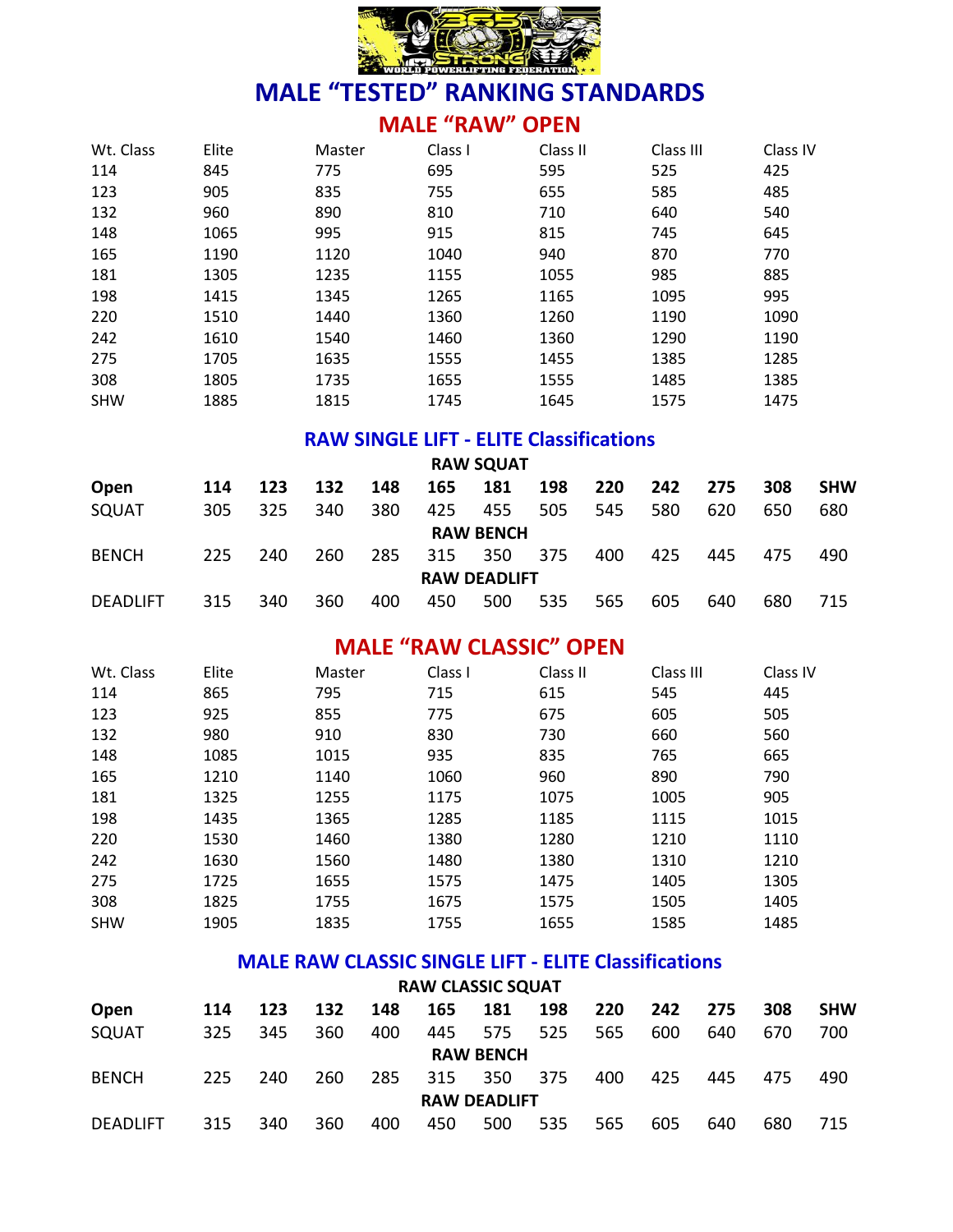

# **MALE EQUIPPED "SINGLE-PLY" OPEN**

| Wt. Class  | Elite | Master | Class I | Class II | Class III | Class IV |
|------------|-------|--------|---------|----------|-----------|----------|
| 114        | 980   | 900    | 825     | 725      | 650       | 565      |
| 123        | 1040  | 960    | 885     | 785      | 710       | 625      |
| 132        | 1115  | 1035   | 960     | 860      | 785       | 700      |
| 148        | 1185  | 1095   | 1020    | 920      | 845       | 760      |
| 165        | 1290  | 1200   | 1125    | 1025     | 950       | 865      |
| 181        | 1395  | 1305   | 1230    | 1130     | 1055      | 960      |
| 198        | 1505  | 1415   | 1340    | 1240     | 1165      | 1080     |
| 220        | 1610  | 1520   | 1445    | 1345     | 1270      | 1175     |
| 242        | 1700  | 1610   | 1535    | 1435     | 1360      | 1265     |
| 275        | 1785  | 1695   | 1620    | 1520     | 1445      | 1350     |
| 308        | 1860  | 1770   | 1695    | 1595     | 1520      | 1425     |
| <b>SHW</b> | 1915  | 1825   | 1750    | 1650     | 1575      | 1490     |

### **Equipped Single-Ply Single Lift "Tested" ELITE Classifications**

|                 |     |     |     |     |     | <b>SINGLE-PLY SQUAT</b> |     |     |     |     |     |            |
|-----------------|-----|-----|-----|-----|-----|-------------------------|-----|-----|-----|-----|-----|------------|
| Open            | 114 | 123 | 132 | 148 | 165 | 181                     | 198 | 220 | 242 | 275 | 308 | <b>SHW</b> |
| SQUAT           | 360 | 375 | 405 | 430 | 465 | 500                     | 540 | 575 | 605 | 640 | 665 | 690        |
|                 |     |     |     |     |     | SINGLE-PLY BENCH        |     |     |     |     |     |            |
| <b>BENCH</b>    | 240 | 260 | 285 | 305 | 335 | 370                     | 405 | 435 | 460 | 480 | 495 | 505        |
|                 |     |     |     |     |     | SINGLE-PLY DEADLIFT     |     |     |     |     |     |            |
| <b>DEADLIFT</b> | 380 | 405 | 425 | 450 | 490 | 525                     | 560 | 600 | 635 | 665 | 700 | 720        |

#### **MALE UNLIMITED "MULTI-PLY" OPEN**

| Wt. Class  | Elite | Master | Class I | Class II | Class III | Class IV |
|------------|-------|--------|---------|----------|-----------|----------|
| 114        | 1045  | 945    | 865     | 780      | 660       | 570      |
| 123        | 1105  | 1005   | 920     | 835      | 725       | 635      |
| 132        | 1195  | 1105   | 995     | 900      | 790       | 710      |
| 148        | 1300  | 1200   | 1090    | 985      | 885       | 805      |
| 165        | 1415  | 1315   | 1195    | 1095     | 990       | 900      |
| 181        | 1530  | 1430   | 1310    | 1200     | 1100      | 1025     |
| 198        | 1665  | 1565   | 1445    | 1335     | 1225      | 1145     |
| 220        | 1765  | 1665   | 1545    | 1435     | 1320      | 1240     |
| 242        | 1820  | 1720   | 1600    | 1500     | 1390      | 1310     |
| 275        | 1910  | 1810   | 1690    | 1580     | 1460      | 1380     |
| 308        | 1985  | 1885   | 1765    | 1650     | 1540      | 1460     |
| <b>SHW</b> | 2040  | 1940   | 1820    | 1710     | 1600      | 1520     |

### **Geared MULTI-PLY Single Lift "Tested" ELITE Classifications**

|                 |     |     |     |     |                        | <b>GEARED SQUAT</b> |     |     |     |      |     |            |
|-----------------|-----|-----|-----|-----|------------------------|---------------------|-----|-----|-----|------|-----|------------|
| Open            | 114 | 123 | 132 | 148 | 165                    | 181                 | 198 | 220 | 242 | 275  | 308 | <b>SHW</b> |
| SQUAT           | 390 | 410 | 440 | 470 | 510                    | 550                 | 610 | 645 | 665 | 695  | 720 | 740        |
|                 |     |     |     |     |                        | <b>GEARED BENCH</b> |     |     |     |      |     |            |
| <b>BENCH</b>    | 255 | 275 | 305 | 345 | 370                    | 410                 | 440 | 465 | 480 | 510  | 530 | 545        |
|                 |     |     |     |     | <b>GEARED DEADLIFT</b> |                     |     |     |     |      |     |            |
| <b>DEADLIFT</b> | 400 | 420 | 450 | 485 | 535                    | 570                 | 615 | 655 | 675 | 705. | 735 | 755        |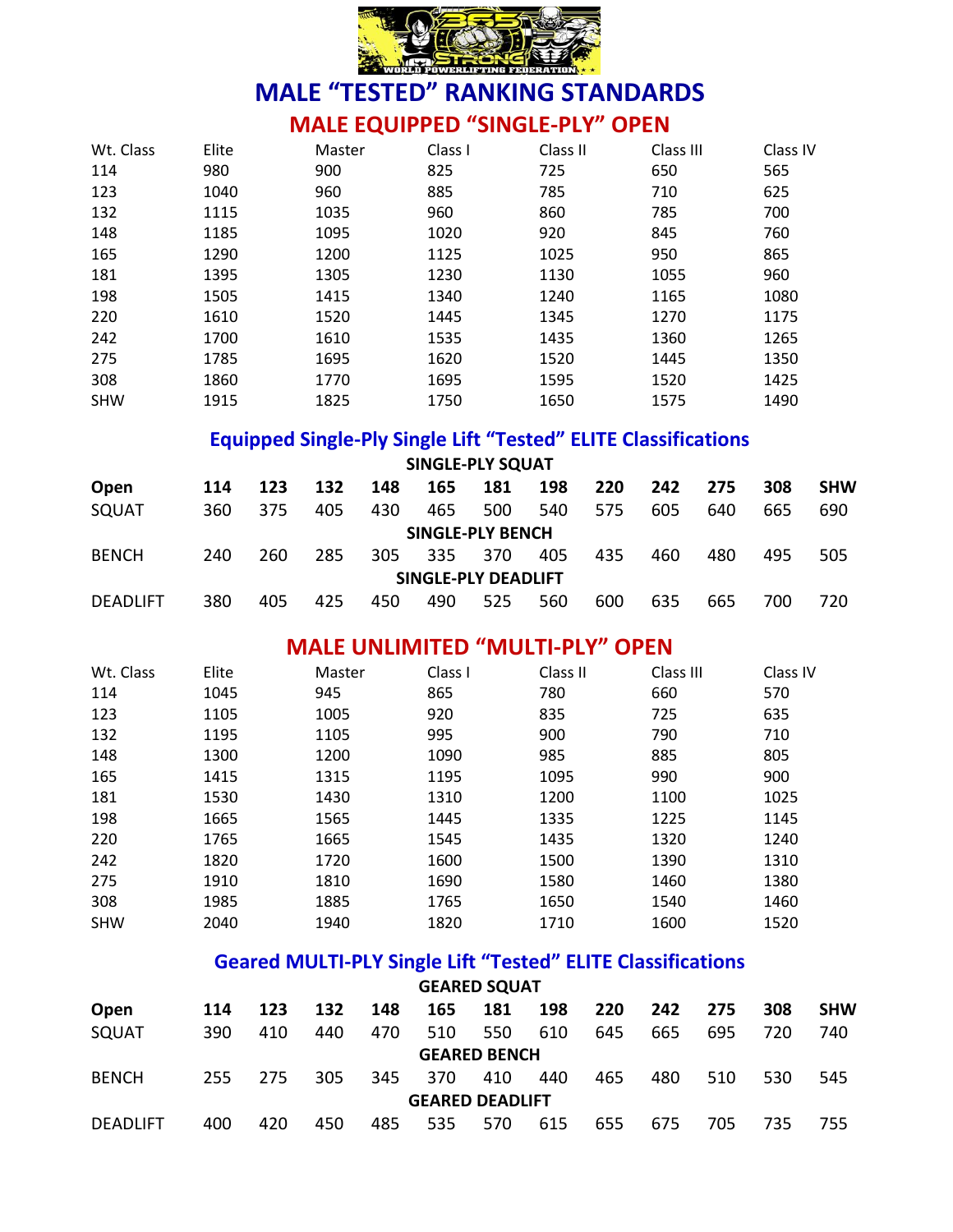

# **MALE JUNIORS (20-23) STANDARDS**

| 114 lb Class | <b>RAW</b> | R.C. | <b>SP</b> | <b>MP</b>   | 123 lb Class        | <b>RAW</b> | R.C.        | E-SP | <b>U.G.</b> |
|--------------|------------|------|-----------|-------------|---------------------|------------|-------------|------|-------------|
| Elite        | 820        | 840  | 930       | 1020        |                     | 875        | 895         | 985  | 1075        |
| Master       | 740        | 760  | 850       | 940         |                     | 780        | 800         | 890  | 980         |
| Class I      | 639        | 659  | 749       | 839         |                     | 695        | 715         | 805  | 895         |
| Class II     | 559        | 579  | 669       | 759         |                     | 625        | 645         | 735  | 825         |
| Class III    | 482        | 502  | 592       | 682         |                     | 550        | 570         | 660  | 750         |
| Class IV     | 425        | 445  | 535       | 625         |                     | 490        | 510         | 600  | 690         |
| 132 lb Class | <b>RAW</b> | R.C. | E-SP      | <b>U.G.</b> | 148 lb Class        | <b>RAW</b> | R.C.        | E-SP | <b>U.G.</b> |
| Elite        | 960        | 980  | 1070      | 1160        |                     | 1050       | 1070        | 1160 | 1250        |
| Master       | 840        | 860  | 940       | 1040        |                     | 900        | 920         | 1010 | 1100        |
| Class I      | 770        | 790  | 870       | 970         |                     | 830        | 850         | 940  | 1030        |
| Class II     | 705        | 725  | 815       | 905         |                     | 760        | 780         | 870  | 960         |
| Class III    | 635        | 655  | 745       | 835         |                     | 690        | 710         | 800  | 890         |
| Class IV     | 555        | 575  | 665       | 755         |                     | 625        | 645         | 735  | 825         |
| 165 lb Class | <b>RAW</b> | R.C. | E-SP      | U.G.        | 181 lb Class        | <b>RAW</b> | R.C.        | E-SP | <b>U.G.</b> |
| Elite        | 1170       | 1190 | 1280      | 1370        |                     | 1285       | 1305        | 1395 | 1485        |
| Master       | 1050       | 1070 | 1160      | 1250        |                     | 1170       | 1190        | 1280 | 1370        |
| Class I      | 940        | 960  | 1050      | 1140        |                     | 1060       | 1080        | 1170 | 1260        |
| Class II     | 880        | 900  | 990       | 1080        |                     | 985        | 1005        | 1095 | 1185        |
| Class III    | 810        | 830  | 920       | 1010        |                     | 925        | 945         | 1035 | 1125        |
| Class IV     | 740        | 760  | 850       | 940         |                     | 845        | 865         | 955  | 1045        |
|              |            |      |           |             |                     |            |             |      |             |
| 198 lb Class | <b>RAW</b> | R.C. | E-SP      | U.G.        | 220 lb Class        | <b>RAW</b> | R.C.        | E-SP | <b>U.G.</b> |
| Elite        | 1395       | 1415 | 1505      | 1595        |                     | 1475       | 1495        | 1585 | 1675        |
| Master       | 1285       | 1305 | 1395      | 1485        |                     | 1360       | 1380        | 1470 | 1560        |
| Class I      | 1185       | 1205 | 1295      | 1385        |                     | 1275       | 1295        | 1385 | 1475        |
| Class II     | 1075       | 1095 | 1185      | 1275        |                     | 1175       | 1195        | 1285 | 1375        |
| Class III    | 995        | 1015 | 1105      | 1195        |                     | 1095       | 1115        | 1205 | 1295        |
| Class IV     | 905        | 925  | 1015      | 1105        |                     | 975        | 995         | 1085 | 1175        |
| 242 lb Class | <b>RAW</b> | R.C. | E-SP      | <u>U.G.</u> | 275 lb Class        | <b>RAW</b> | <b>R.C.</b> | E-SP | <u>U.G.</u> |
| Elite        | 1570       | 1590 | 1680      | 1770        |                     | 1650       | 1670        | 1760 | 1850        |
| Master       | 1465       | 1485 | 1575      | 1665        |                     | 1540       | 1560        | 1650 | 1740        |
| Class I      | 1345       | 1365 | 1455      | 1545        |                     | 1435       | 1455        | 1545 | 1635        |
| Class II     | 1235       | 1255 | 1345      | 1435        |                     | 1330       | 1350        | 1440 | 1530        |
| Class III    | 1155       | 1175 | 1265      | 1355        |                     | 1240       | 1260        | 1350 | 1440        |
| Class IV     | 1055       | 1075 | 1165      | 1255        |                     | 1170       | 1190        | 1280 | 1370        |
| 308 lb Class | <b>RAW</b> | R.C. | E-SP      | <u>U.G.</u> | <b>SHW Ib Class</b> | <b>RAW</b> | R.C.        | E-SP | <u>U.G.</u> |
| Elite        | 1725       | 1745 | 1835      | 1925        |                     | 1800       | 1820        | 1910 | 2000        |
| Master       | 1610       | 1630 | 1720      | 1810        |                     | 1695       | 1715        | 1805 | 1895        |
| Class I      | 1525       | 1545 | 1635      | 1725        |                     | 1585       | 1605        | 1695 | 1785        |
| Class II     | 1445       | 1465 | 1555      | 1645        |                     | 1505       | 1525        | 1615 | 1705        |
| Class III    | 1365       | 1385 | 1475      | 1565        |                     | 1430       | 1450        | 1540 | 1630        |

### **Male Juniors Single Lift ELITE Classifications**

| <b>SQUAT</b>     | 114 | 123 | 132 | 148 | 165 | 181 | 198 | 220 | 242 | 275 | 308 | <b>SHW</b> |
|------------------|-----|-----|-----|-----|-----|-----|-----|-----|-----|-----|-----|------------|
| <b>RAW</b>       | 300 | 320 | 345 | 375 | 420 | 465 | 505 | 535 | 565 | 590 | 615 | 650        |
| RAW CLASSIC      | 320 | 340 | 365 | 395 | 440 | 485 | 525 | 555 | 585 | 610 | 635 | 670        |
| SINGLE-PLY       | 345 | 370 | 400 | 430 | 470 | 510 | 545 | 580 | 610 | 630 | 655 | 685        |
| <b>MULTI-PLY</b> | 370 | 395 | 425 | 455 | 495 | 540 | 570 | 605 | 640 | 670 | 690 | 720.       |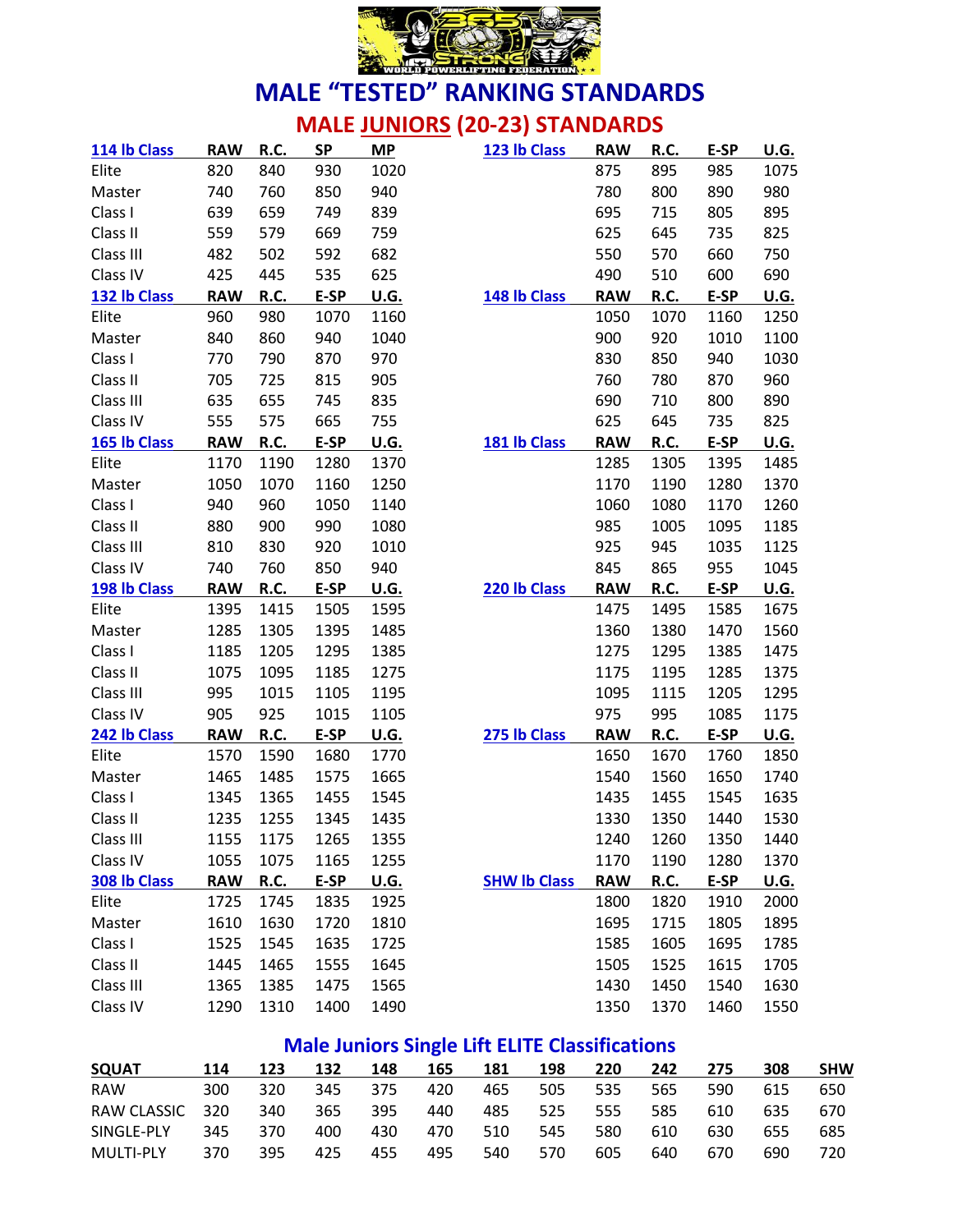

| <b>BENCH</b>     | 114 | 123 | 132 | 148 | 165 | 181 | 198 | 220 | 242 | 275 | 308 | <b>SHW</b> |
|------------------|-----|-----|-----|-----|-----|-----|-----|-----|-----|-----|-----|------------|
| <b>RAW</b>       | 195 | 215 | 245 | 275 | 310 | 335 | 365 | 385 | 415 | 440 | 460 | 475        |
| RAW CLASSIC      | 195 | 215 | 245 | 275 | 310 | 335 | 365 | 385 | 415 | 440 | 460 | 475        |
| SINGLE-PLY       | 220 | 235 | 265 | 295 | 340 | 375 | 405 | 435 | 465 | 490 | 520 | 530        |
| <b>MULTI-PLY</b> | 260 | 270 | 295 | 330 | 375 | 400 | 440 | 460 | 480 | 505 | 540 | 560        |
| <b>DEADLIFT</b>  | 114 | 123 | 132 | 148 | 165 | 181 | 198 | 220 | 242 | 275 | 308 | <b>SHW</b> |
| <b>RAW</b>       | 325 | 340 | 370 | 400 | 440 | 485 | 525 | 555 | 590 | 620 | 650 | 675        |
| RAW CLASSIC      | 325 | 340 | 370 | 400 | 440 | 485 | 525 | 555 | 590 | 620 | 650 | 675        |
| SINGLE-PLY       | 365 | 390 | 415 | 445 | 475 | 510 | 555 | 580 | 615 | 640 | 660 | 695        |
| <b>MULTI-PLY</b> | 390 | 410 | 440 | 465 | 500 | 545 | 585 | 610 | 650 | 675 | 695 | 720        |

#### **MALE SUB-MASTERS (35-39) STANDARDS**

| 114 lb Class | <b>RAW</b> | R.C.        | <b>SP</b> | <b>MP</b>   | 123 lb Class        | <b>RAW</b> | <b>R.C.</b> | E-SP | <u>U.G.</u> |
|--------------|------------|-------------|-----------|-------------|---------------------|------------|-------------|------|-------------|
| Elite        | 820        | 845         | 930       | 1020        |                     | 875        | 900         | 990  | 1075        |
| Master       | 740        | 765         | 855       | 945         |                     | 785        | 810         | 910  | 985         |
| Class I      | 645        | 670         | 760       | 850         |                     | 705        | 730         | 815  | 895         |
| Class II     | 550        | 575         | 665       | 755         |                     | 625        | 650         | 740  | 815         |
| Class III    | 480        | 505         | 590       | 670         |                     | 545        | 570         | 640  | 715         |
| Class IV     | 415        | 440         | 525       | 605         |                     | 425        | 450         | 540  | 630         |
| 132 lb Class | <b>RAW</b> | <b>R.C.</b> | E-SP      | <u>U.G.</u> | 148 lb Class        | <b>RAW</b> | <b>R.C.</b> | E-SP | <u>U.G.</u> |
| Elite        | 920        | 945         | 1055      | 1140        |                     | 1015       | 1040        | 1120 | 1220        |
| Master       | 810        | 835         | 955       | 1055        |                     | 945        | 970         | 1045 | 1130        |
| Class I      | 750        | 775         | 865       | 965         |                     | 860        | 885         | 980  | 1050        |
| Class II     | 700        | 725         | 795       | 860         |                     | 780        | 805         | 890  | 960         |
| Class III    | 630        | 655         | 755       | 815         |                     | 680        | 705         | 800  | 870         |
| Class IV     | 550        | 575         | 645       | 745         |                     | 620        | 645         | 730  | 790         |
| 165 lb Class | <b>RAW</b> | R.C.        | E-SP      | <u>U.G.</u> | 181 lb Class        | <b>RAW</b> | R.C.        | E-SP | <u>U.G.</u> |
| Elite        | 1135       | 1160        | 1250      | 1350        |                     | 1275       | 1300        | 1375 | 1490        |
| Master       | 1060       | 1085        | 1160      | 1270        |                     | 1175       | 1200        | 1280 | 1380        |
| Class I      | 980        | 1005        | 1075      | 1155        |                     | 1105       | 1130        | 1200 | 1300        |
| Class II     | 880        | 905         | 980       | 1055        |                     | 1005       | 1030        | 1100 | 1180        |
| Class III    | 820        | 845         | 915       | 980         |                     | 950        | 975         | 1035 | 1100        |
| Class IV     | 740        | 765         | 830       | 890         |                     | 850        | 875         | 945  | 1005        |
| 198 lb Class | <b>RAW</b> | R.C.        | E-SP      | <b>U.G.</b> | 220 lb Class        | <b>RAW</b> | R.C.        | E-SP | <u>U.G.</u> |
| Elite        | 1380       | 1405        | 1485      | 1595        |                     | 1475       | 1500        | 1595 | 1700        |
| Master       | 1285       | 1310        | 1390      | 1500        |                     | 1400       | 1425        | 1510 | 1620        |
| Class I      | 1210       | 1235        | 1315      | 1405        |                     | 1330       | 1355        | 1430 | 1525        |
| Class II     | 1115       | 1140        | 1215      | 1305        |                     | 1250       | 1275        | 1340 | 1430        |
| Class III    | 1035       | 1060        | 1145      | 1205        |                     | 1150       | 1175        | 1260 | 1320        |
| Class IV     | 975        | 950         | 1045      | 1125        |                     | 1075       | 1100        | 1170 | 1240        |
| 242 lb Class | <b>RAW</b> | R.C.        | E-SP      | U.G.        | 275 lb Class        | <b>RAW</b> | R.C.        | E-SP | <u>U.G.</u> |
| Elite        | 1580       | 1605        | 1690      | 1800        |                     | 1680       | 1705        | 1780 | 1890        |
| Master       | 1505       | 1530        | 1605      | 1705        |                     | 1610       | 1635        | 1695 | 1790        |
| Class I      | 1425       | 1450        | 1525      | 1600        |                     | 1550       | 1575        | 1630 | 1690        |
| Class II     | 1340       | 1365        | 1445      | 1500        |                     | 1440       | 1465        | 1520 | 1600        |
| Class III    | 1270       | 1295        | 1340      | 1405        |                     | 1370       | 1395        | 1455 | 1515        |
| Class IV     | 1190       | 1215        | 1275      | 1345        |                     | 1280       | 1305        | 1360 | 1420        |
| 308 lb Class | <b>RAW</b> | <b>R.C.</b> | E-SP      | <u>U.G.</u> | <b>SHW Ib Class</b> | <b>RAW</b> | R.C.        | E-SP | <u>U.G.</u> |
| Elite        | 1790       | 1815        | 1890      | 1980        |                     | 1840       | 1865        | 1930 | 2020        |
| Master       | 1715       | 1740        | 1800      | 1880        |                     | 1760       | 1785        | 1845 | 1930        |
| Class I      | 1640       | 1665        | 1725      | 1780        |                     | 1690       | 1715        | 1770 | 1830        |
| Class II     | 1550       | 1575        | 1650      | 1710        |                     | 1620       | 1645        | 1715 | 1770        |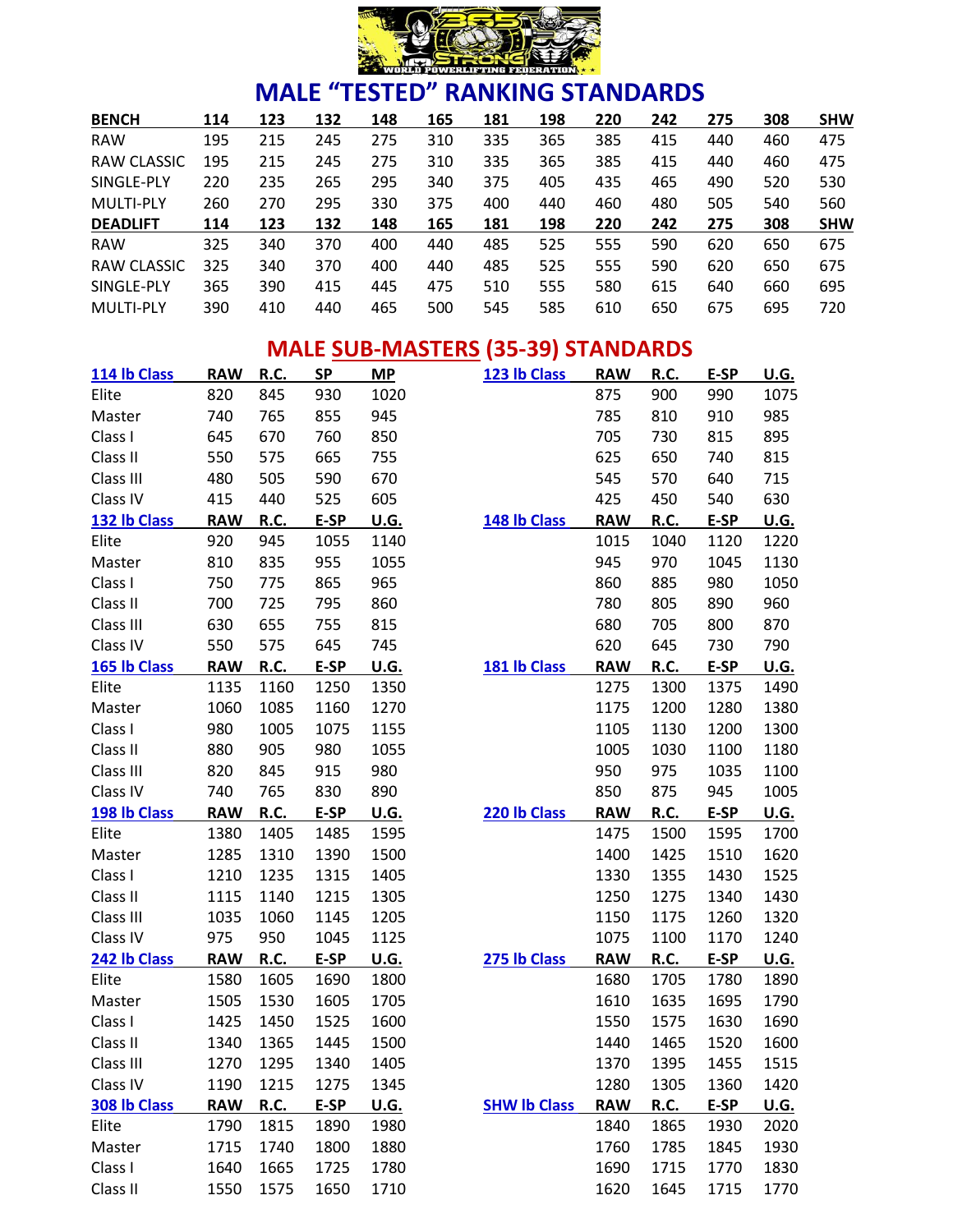

| Class III | 1480 1505 1575 1650 |  |  | 1545 1570 1640 1700 |  |
|-----------|---------------------|--|--|---------------------|--|
| Class IV  | 1400 1425 1500 1570 |  |  | 1475 1500 1565 1640 |  |

### **Male Sub-Masters Single Lift ELITE Classifications**

| <b>SQUAT</b>     | 114 | 123 | 132 | 148 | 165 | 181 | 198 | 220 | 242 | 275 | 308 | <b>SHW</b> |
|------------------|-----|-----|-----|-----|-----|-----|-----|-----|-----|-----|-----|------------|
| <b>RAW</b>       | 300 | 320 | 345 | 375 | 420 | 465 | 505 | 535 | 565 | 590 | 615 | 650        |
| RAW CLASSIC      | 320 | 340 | 365 | 395 | 440 | 485 | 525 | 555 | 585 | 610 | 635 | 670        |
| SINGLE-PLY       | 345 | 370 | 400 | 430 | 470 | 510 | 545 | 580 | 610 | 630 | 655 | 685        |
| <b>MULTI-PLY</b> | 370 | 395 | 425 | 455 | 495 | 540 | 570 | 605 | 640 | 670 | 690 | 720        |
| <b>BENCH</b>     | 114 | 123 | 132 | 148 | 165 | 181 | 198 | 220 | 242 | 275 | 308 | <b>SHW</b> |
| <b>RAW</b>       | 195 | 215 | 245 | 275 | 310 | 335 | 365 | 385 | 415 | 440 | 460 | 475        |
| RAW CLASSIC      | 195 | 215 | 245 | 275 | 310 | 335 | 365 | 385 | 415 | 440 | 460 | 475        |
| SINGLE-PLY       | 220 | 235 | 265 | 295 | 340 | 375 | 405 | 435 | 465 | 490 | 520 | 530        |
| <b>MULTI-PLY</b> | 260 | 270 | 295 | 330 | 375 | 400 | 440 | 460 | 480 | 505 | 540 | 560        |
| <b>DEADLIFT</b>  | 114 | 123 | 132 | 148 | 165 | 181 | 198 | 220 | 242 | 275 | 308 | <b>SHW</b> |
| <b>RAW</b>       | 325 | 340 | 370 | 400 | 440 | 485 | 525 | 555 | 590 | 620 | 650 | 675        |
| RAW CLASSIC      | 325 | 340 | 370 | 400 | 440 | 485 | 525 | 555 | 590 | 620 | 650 | 675        |
| SINGLE-PLY       | 365 | 390 | 415 | 445 | 475 | 510 | 555 | 580 | 615 | 640 | 660 | 695        |
| <b>MULTI-PLY</b> | 390 | 410 | 440 | 465 | 500 | 545 | 585 | 610 | 650 | 675 | 695 | 720        |

# **MALE M/P/F STANDARDS**

| 114 lb Class | <b>RAW</b> | R.C. | <b>SP</b> | МP   | 123 lb Class | <b>RAW</b> | R.C.        | E-SP | U.G. |
|--------------|------------|------|-----------|------|--------------|------------|-------------|------|------|
| Elite        | 820        | 840  | 930       | 1020 |              | 875        | 895         | 985  | 1075 |
| Master       | 740        | 760  | 850       | 940  |              | 780        | 800         | 890  | 980  |
| Class I      | 639        | 659  | 749       | 839  |              | 695        | 715         | 805  | 895  |
| Class II     | 559        | 579  | 669       | 759  |              | 625        | 645         | 735  | 825  |
| Class III    | 482        | 502  | 592       | 682  |              | 550        | 570         | 660  | 750  |
| Class IV     | 425        | 445  | 535       | 625  |              | 490        | 510         | 600  | 690  |
| 132 lb Class | <b>RAW</b> | R.C. | E-SP      | U.G. | 148 lb Class | <b>RAW</b> | <b>R.C.</b> | E-SP | U.G. |
| Elite        | 960        | 980  | 1070      | 1160 |              | 1050       | 1070        | 1160 | 1250 |
| Master       | 840        | 860  | 940       | 1040 |              | 900        | 920         | 1010 | 1100 |
| Class I      | 770        | 790  | 870       | 970  |              | 830        | 850         | 940  | 1030 |
| Class II     | 705        | 725  | 815       | 905  |              | 760        | 780         | 870  | 960  |
| Class III    | 635        | 655  | 745       | 835  |              | 690        | 710         | 800  | 890  |
| Class IV     | 555        | 575  | 665       | 755  |              | 625        | 645         | 735  | 825  |
| 165 lb Class | <b>RAW</b> | R.C. | E-SP      | U.G. | 181 lb Class | <b>RAW</b> | R.C.        | E-SP | U.G. |
| Elite        | 1170       | 1190 | 1280      | 1370 |              | 1285       | 1305        | 1395 | 1485 |
| Master       | 1050       | 1070 | 1160      | 1250 |              | 1170       | 1190        | 1280 | 1370 |
| Class I      | 940        | 960  | 1050      | 1140 |              | 1060       | 1080        | 1170 | 1260 |
| Class II     | 880        | 900  | 990       | 1080 |              | 985        | 1005        | 1095 | 1185 |
| Class III    | 810        | 830  | 920       | 1010 |              | 925        | 945         | 1035 | 1125 |
| Class IV     | 740        | 760  | 850       | 940  |              | 845        | 865         | 955  | 1045 |
| 198 lb Class | <b>RAW</b> | R.C. | E-SP      | U.G. | 220 lb Class | <b>RAW</b> | <b>R.C.</b> | E-SP | U.G. |
| Elite        | 1395       | 1415 | 1505      | 1595 |              | 1475       | 1495        | 1585 | 1675 |
| Master       | 1285       | 1305 | 1395      | 1485 |              | 1360       | 1380        | 1470 | 1560 |
| Class I      | 1185       | 1205 | 1295      | 1385 |              | 1275       | 1295        | 1385 | 1475 |
| Class II     | 1075       | 1095 | 1185      | 1275 |              | 1175       | 1195        | 1285 | 1375 |
| Class III    | 995        | 1015 | 1105      | 1195 |              | 1095       | 1115        | 1205 | 1295 |
| Class IV     | 905        | 925  | 1015      | 1105 |              | 975        | 995         | 1085 | 1175 |
| 242 lb Class | <b>RAW</b> | R.C. | E-SP      | U.G. | 275 lb Class | <b>RAW</b> | R.C.        | E-SP | U.G. |
| Elite        | 1570       | 1590 | 1680      | 1770 |              | 1650       | 1670        | 1760 | 1850 |
| Master       | 1465       | 1485 | 1575      | 1665 |              | 1540       | 1560        | 1650 | 1740 |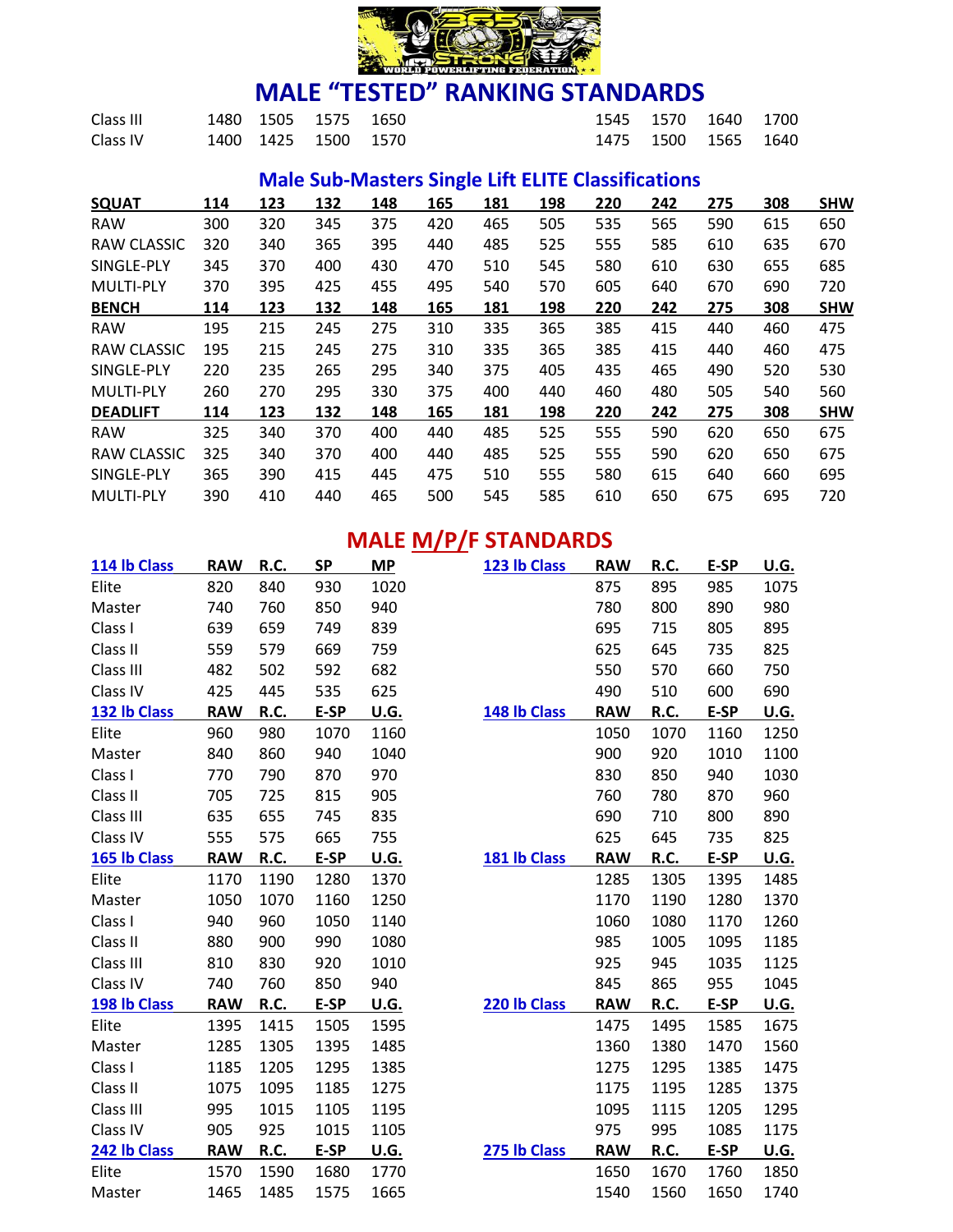

| Class I      | 1345       | 1365 | 1455 | 1545 |                     | 1435       | 1455        | 1545 | 1635 |
|--------------|------------|------|------|------|---------------------|------------|-------------|------|------|
| Class II     | 1235       | 1255 | 1345 | 1435 |                     | 1330       | 1350        | 1440 | 1530 |
| Class III    | 1155       | 1175 | 1265 | 1355 |                     | 1240       | 1260        | 1350 | 1440 |
| Class IV     | 1055       | 1075 | 1165 | 1255 |                     | 1170       | 1190        | 1280 | 1370 |
| 308 lb Class | <b>RAW</b> | R.C. | E-SP | U.G. | <b>SHW Ib Class</b> | <b>RAW</b> | <b>R.C.</b> | E-SP | U.G. |
| Elite        | 1725       | 1745 | 1835 | 1925 |                     | 1800       | 1820        | 1910 | 2000 |
| Master       | 1610       | 1630 | 1720 | 1810 |                     | 1695       | 1715        | 1805 | 1895 |
| Class I      | 1525       | 1545 | 1635 | 1725 |                     | 1585       | 1605        | 1695 | 1785 |
| Class II     | 1445       | 1465 | 1555 | 1645 |                     | 1505       | 1525        | 1615 | 1705 |
| Class III    | 1365       | 1385 | 1475 | 1565 |                     | 1430       | 1450        | 1540 | 1630 |
| Class IV     | 1290       | 1310 | 1400 | 1490 |                     | 1350       | 1370        | 1460 | 1550 |

#### **Male M/P/F Single Lift ELITE Classifications**

| <b>SQUAT</b>       | 114 | 123 | 132 | 148 | 165 | 181 | 198 | 220 | 242 | 275 | 308 | <b>SHW</b> |
|--------------------|-----|-----|-----|-----|-----|-----|-----|-----|-----|-----|-----|------------|
| <b>RAW</b>         | 300 | 320 | 345 | 375 | 420 | 465 | 505 | 535 | 565 | 590 | 615 | 650        |
| RAW CLASSIC        | 320 | 340 | 365 | 395 | 440 | 485 | 525 | 555 | 585 | 610 | 635 | 670        |
| SINGLE-PLY         | 345 | 370 | 400 | 430 | 470 | 510 | 545 | 580 | 610 | 630 | 655 | 685        |
| <b>MULTI-PLY</b>   | 370 | 395 | 425 | 455 | 495 | 540 | 570 | 605 | 640 | 670 | 690 | 720        |
| <b>BENCH</b>       | 114 | 123 | 132 | 148 | 165 | 181 | 198 | 220 | 242 | 275 | 308 | <b>SHW</b> |
| <b>RAW</b>         | 195 | 215 | 245 | 275 | 310 | 335 | 365 | 385 | 415 | 440 | 460 | 475        |
| RAW CLASSIC        | 195 | 215 | 245 | 275 | 310 | 335 | 365 | 385 | 415 | 440 | 460 | 475        |
| SINGLE-PLY         | 220 | 235 | 265 | 295 | 340 | 375 | 405 | 435 | 465 | 490 | 520 | 530        |
| <b>MULTI-PLY</b>   | 260 | 270 | 295 | 330 | 375 | 400 | 440 | 460 | 480 | 505 | 540 | 560        |
| <b>DEADLIFT</b>    | 114 | 123 | 132 | 148 | 165 | 181 | 198 | 220 | 242 | 275 | 308 | <b>SHW</b> |
| <b>RAW</b>         | 325 | 340 | 370 | 400 | 440 | 485 | 525 | 555 | 590 | 620 | 650 | 675        |
| <b>RAW CLASSIC</b> | 325 | 340 | 370 | 400 | 440 | 485 | 525 | 555 | 590 | 620 | 650 | 675        |
| SINGLE-PLY         | 365 | 390 | 415 | 445 | 475 | 510 | 555 | 580 | 615 | 640 | 660 | 695        |
| <b>MULTI-PLY</b>   | 390 | 410 | 440 | 465 | 500 | 545 | 585 | 610 | 650 | 675 | 695 | 720        |
|                    |     |     |     |     |     |     |     |     |     |     |     |            |

#### **MALE MASTERS "RAW"**

| <b>114 LB CLASS</b> |           |           |           |                     |           |           |           |           |         |
|---------------------|-----------|-----------|-----------|---------------------|-----------|-----------|-----------|-----------|---------|
| Age/Rank            | ${40-44}$ | ${45-49}$ | ${50-54}$ | ${55-59}$           | ${60-64}$ | ${65-69}$ | ${70-74}$ | ${75-79}$ | ${80+}$ |
| Elite               | 816       | 766       | 696       | 616                 | 536       | 466       | 406       | 346       | 286     |
| Master              | 733       | 683       | 598       | 548                 | 488       | 408       | 358       | 298       | 242     |
| Class I             | 648       | 593       | 528       | 478                 | 438       | 348       | 328       | 248       | 202     |
| Class II            | 568       | 523       | 468       | 418                 | 378       | 308       | 268       | 208       | 168     |
| Class III           | 508       | 463       | 428       | 378                 | 338       | 258       | 208       | 178       | 138     |
| Class IV            | 458       | 413       | 378       | 328                 | 278       | 218       | 172       | 142       | 108     |
| <b>123 LB CLASS</b> |           |           |           |                     |           |           |           |           |         |
| Age/Rank            | ${40-44}$ | ${45-49}$ | ${50-54}$ | ${55-59}$           | ${60-64}$ | ${65-69}$ | ${70-74}$ | ${75-59}$ | ${80+}$ |
| Elite               | 895       | 835       | 765       | 685                 | 605       | 525       | 465       | 405       | 355     |
| Master              | 815       | 760       | 695       | 615                 | 545       | 465       | 415       | 365       | 305     |
| Class I             | 735       | 680       | 605       | 545                 | 485       | 415       | 365       | 315       | 265     |
| Class II            | 655       | 605       | 525       | 485                 | 425       | 365       | 315       | 265       | 215     |
| Class III           | 575       | 530       | 465       | 415                 | 365       | 315       | 265       | 215       | 175     |
| Class IV            | 525       | 460       | 410       | 345                 | 315       | 275       | 225       | 175       | 145     |
| <b>132 LB CLASS</b> |           |           |           |                     |           |           |           |           |         |
| Age/Rank            | ${40-44}$ | ${45-49}$ |           | ${50-54}$ ${55-59}$ | ${60-64}$ | ${65-69}$ | ${70-74}$ | ${75-59}$ | ${80+}$ |
| Elite               | 955       | 895       | 825       | 745                 | 675       | 615       | 535       | 455       | 405     |
| Master              | 885       | 815       | 765       | 670                 | 605       | 545       | 485       | 405       | 365     |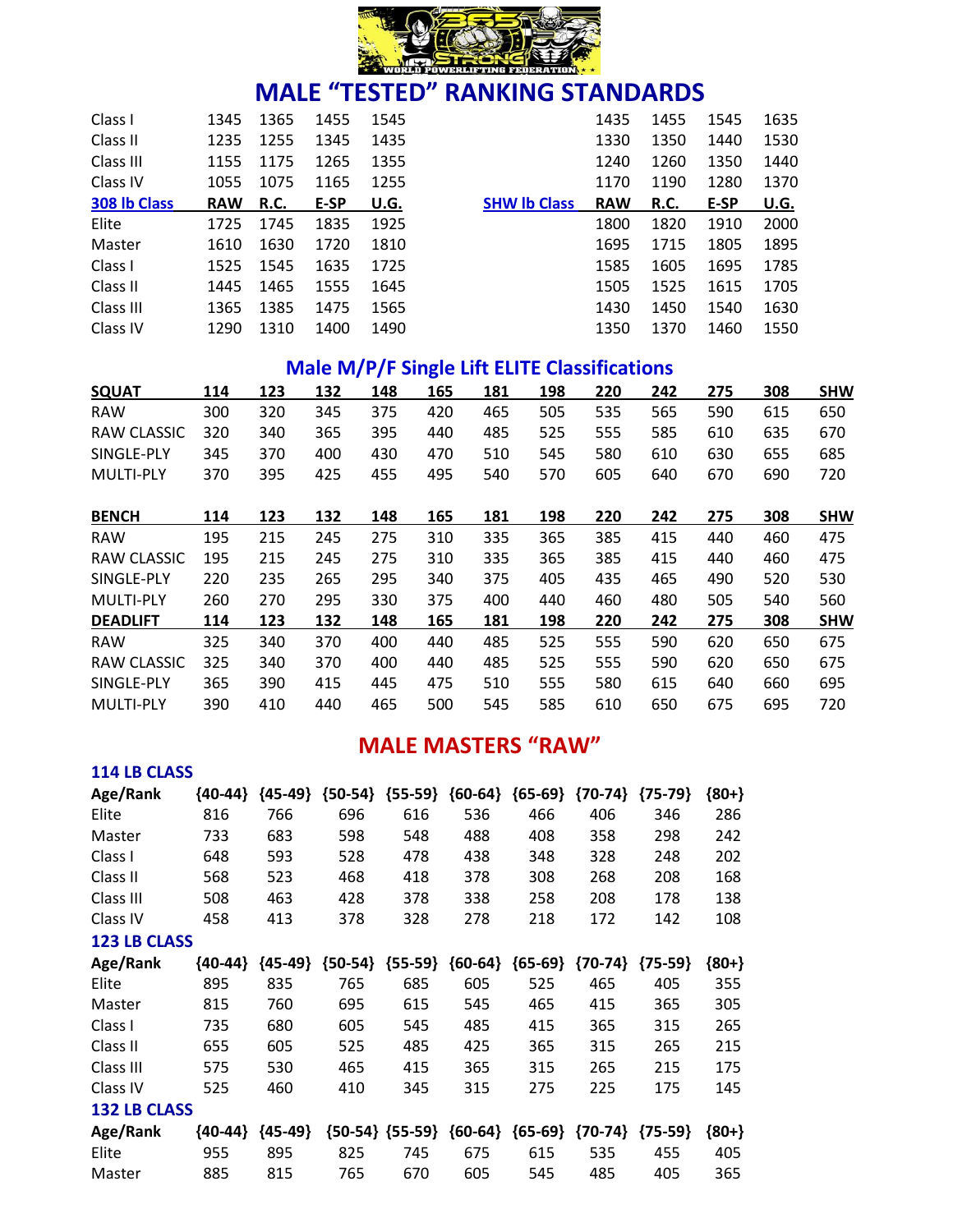

| 630<br>745<br>675<br>545<br>495<br>425<br>385<br>305<br>265<br>Class II<br>215<br>685<br>605<br>575<br>485<br>435<br>335<br>265<br>Class III<br>375<br>595<br>385<br>335<br>295<br>175<br>Class IV<br>535<br>505<br>430<br>225<br><b>148 LB CLASS</b><br>${80+}$<br>Age/Rank<br>${40-44}$<br>${45-49}$<br>${50-54}$ ${55-59}$<br>${60-64}$<br>${65-69}$<br>${70-74}$<br>${75-59}$<br>1040<br>980<br>830<br>750<br>680<br>610<br>480<br>Elite<br>910<br>540<br>965<br>910<br>840<br>755<br>685<br>625<br>555<br>425<br>Master<br>495<br>840<br>685<br>615<br>565<br>515<br>385<br>Class I<br>885<br>775<br>435<br>815<br>780<br>710<br>625<br>555<br>515<br>455<br>395<br>335<br>Class II<br>285<br>505<br>Class III<br>745<br>710<br>645<br>575<br>465<br>405<br>335<br>685<br>525<br>455<br>365<br>235<br>Class IV<br>650<br>595<br>415<br>305<br><b>165 LB CLASS</b><br>Age/Rank<br>${40-44}$<br>${45-49}$<br>${50-54} {55-59}$<br>${60-64}$<br>${65-69}$<br>${70-74}$<br>${75-59}$<br>${80+}$<br>1115<br>985<br>905<br>825<br>685<br>615<br>545<br>Elite<br>1055<br>755<br>1045<br>985<br>905<br>830<br>760<br>700<br>620<br>570<br>490<br>Master<br>975<br>915<br>830<br>760<br>700<br>640<br>570<br>520<br>440<br>Class I<br>905<br>845<br>755<br>695<br>650<br>520<br>390<br>Class II<br>570<br>470<br>835<br>795<br>690<br>640<br>600<br>340<br>Class III<br>520<br>470<br>420<br>785<br>735<br>550<br>300<br>Class IV<br>640<br>590<br>470<br>420<br>370<br><b>181 LB CLASS</b><br>${65-69}$ ${70-74}$ ${75-59}$ ${80+}$<br>Age/Rank<br>${40-44}$<br>${45-49}$<br>${50-54}$<br>${55-59}$<br>${60-64}$<br>870<br>720<br>Elite<br>1260<br>1180<br>1110<br>1030<br>950<br>780<br>660<br>960<br>880<br>810<br>720<br>610<br>1175<br>1110<br>1045<br>670<br>Master<br>1095<br>1035<br>980<br>890<br>820<br>670<br>620<br>540<br>Class I<br>750<br>975<br>910<br>820<br>610<br>490<br>Class II<br>1025<br>760<br>700<br>570<br>760<br>520<br>Class III<br>955<br>905<br>840<br>710<br>650<br>560<br>440<br>660<br>Class IV<br>895<br>845<br>780<br>710<br>600<br>515<br>470<br>400<br><b>198 LB CLASS</b><br>Age/Rank<br>${40-44}$<br>${45-49}$<br>${50-54}$<br>${55-59}$<br>${60-64}$<br>${65-69}$ ${70-74}$ ${75-79}$<br>${80+}$<br>Elite<br>1370<br>1305<br>1210<br>1130<br>1055<br>985<br>895<br>805<br>730<br>1315<br>1145<br>1065<br>980<br>915<br>820<br>725<br>670<br>Master<br>1245<br>990<br>Class I<br>1240<br>1185<br>1070<br>920<br>860<br>750<br>660<br>620<br>Class II<br>1175<br>1105<br>1010<br>910<br>860<br>810<br>700<br>610<br>570<br>Class III<br>1035<br>940<br>850<br>810<br>760<br>650<br>550<br>520<br>1105<br>Class IV<br>985<br>880<br>800<br>760<br>600<br>500<br>470<br>1060<br>710<br>220 LB CLASS<br>Age/Rank<br>${65-69}$ ${70-74}$ ${75-59}$<br>${40-44}$ ${45-49}$<br>${50-54} {55-59}$<br>${60-64}$<br>${80+}$<br>Elite<br>840<br>1445<br>1385<br>1315<br>1235<br>1155<br>1065<br>985<br>915<br>1315<br>1240<br>1165<br>1000<br>920<br>850<br>780<br>Master<br>1370<br>1085<br>800<br>Class I<br>1295<br>1245<br>1175<br>1095<br>1020<br>940<br>870<br>730<br>890<br>820<br>Class II<br>1225<br>1175<br>1105<br>1025<br>945<br>745<br>670<br>Class III<br>955<br>840<br>770<br>685<br>620<br>1155<br>1115<br>1035<br>895<br>1065<br>965<br>895<br>835<br>790<br>720<br>630<br>570<br>Class IV<br>1105<br><b>242 LB CLASS</b><br>Age/Rank<br>${45-49}$<br>${50-54}$<br>${55-59}$<br>${60-64}$ ${65-69}$ ${70-74}$ ${75-59}$<br>${40-44}$<br>${80+}$<br>Elite<br>1200<br>1530<br>1470<br>1400<br>1320<br>1120<br>1050<br>990<br>925<br>865<br>1395<br>1325<br>1245<br>1065<br>990<br>930<br>Master<br>1465<br>1125<br>995<br>810<br>Class I<br>1395<br>1325<br>1245<br>1175<br>1055<br>940<br>875<br>Class II<br>1105<br>985<br>935<br>890<br>825<br>760<br>1325<br>1265<br>1175 | Class I   | 815  | 745  | 695  | 605  | 545 | 475 | 435 | 365 | 315 |
|----------------------------------------------------------------------------------------------------------------------------------------------------------------------------------------------------------------------------------------------------------------------------------------------------------------------------------------------------------------------------------------------------------------------------------------------------------------------------------------------------------------------------------------------------------------------------------------------------------------------------------------------------------------------------------------------------------------------------------------------------------------------------------------------------------------------------------------------------------------------------------------------------------------------------------------------------------------------------------------------------------------------------------------------------------------------------------------------------------------------------------------------------------------------------------------------------------------------------------------------------------------------------------------------------------------------------------------------------------------------------------------------------------------------------------------------------------------------------------------------------------------------------------------------------------------------------------------------------------------------------------------------------------------------------------------------------------------------------------------------------------------------------------------------------------------------------------------------------------------------------------------------------------------------------------------------------------------------------------------------------------------------------------------------------------------------------------------------------------------------------------------------------------------------------------------------------------------------------------------------------------------------------------------------------------------------------------------------------------------------------------------------------------------------------------------------------------------------------------------------------------------------------------------------------------------------------------------------------------------------------------------------------------------------------------------------------------------------------------------------------------------------------------------------------------------------------------------------------------------------------------------------------------------------------------------------------------------------------------------------------------------------------------------------------------------------------------------------------------------------------------------------------------------------------------------------------------------------------------------------------------------------------------------------------------------------------------------------------------------------------------------------------------------------------------------------------------------------------------------------------------------------------------------------------------------------------------------------------------------------------------------------------------------------------------------------------------------------------------------------------------------------------------------------------------------------|-----------|------|------|------|------|-----|-----|-----|-----|-----|
|                                                                                                                                                                                                                                                                                                                                                                                                                                                                                                                                                                                                                                                                                                                                                                                                                                                                                                                                                                                                                                                                                                                                                                                                                                                                                                                                                                                                                                                                                                                                                                                                                                                                                                                                                                                                                                                                                                                                                                                                                                                                                                                                                                                                                                                                                                                                                                                                                                                                                                                                                                                                                                                                                                                                                                                                                                                                                                                                                                                                                                                                                                                                                                                                                                                                                                                                                                                                                                                                                                                                                                                                                                                                                                                                                                                                                      |           |      |      |      |      |     |     |     |     |     |
|                                                                                                                                                                                                                                                                                                                                                                                                                                                                                                                                                                                                                                                                                                                                                                                                                                                                                                                                                                                                                                                                                                                                                                                                                                                                                                                                                                                                                                                                                                                                                                                                                                                                                                                                                                                                                                                                                                                                                                                                                                                                                                                                                                                                                                                                                                                                                                                                                                                                                                                                                                                                                                                                                                                                                                                                                                                                                                                                                                                                                                                                                                                                                                                                                                                                                                                                                                                                                                                                                                                                                                                                                                                                                                                                                                                                                      |           |      |      |      |      |     |     |     |     |     |
|                                                                                                                                                                                                                                                                                                                                                                                                                                                                                                                                                                                                                                                                                                                                                                                                                                                                                                                                                                                                                                                                                                                                                                                                                                                                                                                                                                                                                                                                                                                                                                                                                                                                                                                                                                                                                                                                                                                                                                                                                                                                                                                                                                                                                                                                                                                                                                                                                                                                                                                                                                                                                                                                                                                                                                                                                                                                                                                                                                                                                                                                                                                                                                                                                                                                                                                                                                                                                                                                                                                                                                                                                                                                                                                                                                                                                      |           |      |      |      |      |     |     |     |     |     |
|                                                                                                                                                                                                                                                                                                                                                                                                                                                                                                                                                                                                                                                                                                                                                                                                                                                                                                                                                                                                                                                                                                                                                                                                                                                                                                                                                                                                                                                                                                                                                                                                                                                                                                                                                                                                                                                                                                                                                                                                                                                                                                                                                                                                                                                                                                                                                                                                                                                                                                                                                                                                                                                                                                                                                                                                                                                                                                                                                                                                                                                                                                                                                                                                                                                                                                                                                                                                                                                                                                                                                                                                                                                                                                                                                                                                                      |           |      |      |      |      |     |     |     |     |     |
|                                                                                                                                                                                                                                                                                                                                                                                                                                                                                                                                                                                                                                                                                                                                                                                                                                                                                                                                                                                                                                                                                                                                                                                                                                                                                                                                                                                                                                                                                                                                                                                                                                                                                                                                                                                                                                                                                                                                                                                                                                                                                                                                                                                                                                                                                                                                                                                                                                                                                                                                                                                                                                                                                                                                                                                                                                                                                                                                                                                                                                                                                                                                                                                                                                                                                                                                                                                                                                                                                                                                                                                                                                                                                                                                                                                                                      |           |      |      |      |      |     |     |     |     |     |
|                                                                                                                                                                                                                                                                                                                                                                                                                                                                                                                                                                                                                                                                                                                                                                                                                                                                                                                                                                                                                                                                                                                                                                                                                                                                                                                                                                                                                                                                                                                                                                                                                                                                                                                                                                                                                                                                                                                                                                                                                                                                                                                                                                                                                                                                                                                                                                                                                                                                                                                                                                                                                                                                                                                                                                                                                                                                                                                                                                                                                                                                                                                                                                                                                                                                                                                                                                                                                                                                                                                                                                                                                                                                                                                                                                                                                      |           |      |      |      |      |     |     |     |     |     |
|                                                                                                                                                                                                                                                                                                                                                                                                                                                                                                                                                                                                                                                                                                                                                                                                                                                                                                                                                                                                                                                                                                                                                                                                                                                                                                                                                                                                                                                                                                                                                                                                                                                                                                                                                                                                                                                                                                                                                                                                                                                                                                                                                                                                                                                                                                                                                                                                                                                                                                                                                                                                                                                                                                                                                                                                                                                                                                                                                                                                                                                                                                                                                                                                                                                                                                                                                                                                                                                                                                                                                                                                                                                                                                                                                                                                                      |           |      |      |      |      |     |     |     |     |     |
|                                                                                                                                                                                                                                                                                                                                                                                                                                                                                                                                                                                                                                                                                                                                                                                                                                                                                                                                                                                                                                                                                                                                                                                                                                                                                                                                                                                                                                                                                                                                                                                                                                                                                                                                                                                                                                                                                                                                                                                                                                                                                                                                                                                                                                                                                                                                                                                                                                                                                                                                                                                                                                                                                                                                                                                                                                                                                                                                                                                                                                                                                                                                                                                                                                                                                                                                                                                                                                                                                                                                                                                                                                                                                                                                                                                                                      |           |      |      |      |      |     |     |     |     |     |
|                                                                                                                                                                                                                                                                                                                                                                                                                                                                                                                                                                                                                                                                                                                                                                                                                                                                                                                                                                                                                                                                                                                                                                                                                                                                                                                                                                                                                                                                                                                                                                                                                                                                                                                                                                                                                                                                                                                                                                                                                                                                                                                                                                                                                                                                                                                                                                                                                                                                                                                                                                                                                                                                                                                                                                                                                                                                                                                                                                                                                                                                                                                                                                                                                                                                                                                                                                                                                                                                                                                                                                                                                                                                                                                                                                                                                      |           |      |      |      |      |     |     |     |     |     |
|                                                                                                                                                                                                                                                                                                                                                                                                                                                                                                                                                                                                                                                                                                                                                                                                                                                                                                                                                                                                                                                                                                                                                                                                                                                                                                                                                                                                                                                                                                                                                                                                                                                                                                                                                                                                                                                                                                                                                                                                                                                                                                                                                                                                                                                                                                                                                                                                                                                                                                                                                                                                                                                                                                                                                                                                                                                                                                                                                                                                                                                                                                                                                                                                                                                                                                                                                                                                                                                                                                                                                                                                                                                                                                                                                                                                                      |           |      |      |      |      |     |     |     |     |     |
|                                                                                                                                                                                                                                                                                                                                                                                                                                                                                                                                                                                                                                                                                                                                                                                                                                                                                                                                                                                                                                                                                                                                                                                                                                                                                                                                                                                                                                                                                                                                                                                                                                                                                                                                                                                                                                                                                                                                                                                                                                                                                                                                                                                                                                                                                                                                                                                                                                                                                                                                                                                                                                                                                                                                                                                                                                                                                                                                                                                                                                                                                                                                                                                                                                                                                                                                                                                                                                                                                                                                                                                                                                                                                                                                                                                                                      |           |      |      |      |      |     |     |     |     |     |
|                                                                                                                                                                                                                                                                                                                                                                                                                                                                                                                                                                                                                                                                                                                                                                                                                                                                                                                                                                                                                                                                                                                                                                                                                                                                                                                                                                                                                                                                                                                                                                                                                                                                                                                                                                                                                                                                                                                                                                                                                                                                                                                                                                                                                                                                                                                                                                                                                                                                                                                                                                                                                                                                                                                                                                                                                                                                                                                                                                                                                                                                                                                                                                                                                                                                                                                                                                                                                                                                                                                                                                                                                                                                                                                                                                                                                      |           |      |      |      |      |     |     |     |     |     |
|                                                                                                                                                                                                                                                                                                                                                                                                                                                                                                                                                                                                                                                                                                                                                                                                                                                                                                                                                                                                                                                                                                                                                                                                                                                                                                                                                                                                                                                                                                                                                                                                                                                                                                                                                                                                                                                                                                                                                                                                                                                                                                                                                                                                                                                                                                                                                                                                                                                                                                                                                                                                                                                                                                                                                                                                                                                                                                                                                                                                                                                                                                                                                                                                                                                                                                                                                                                                                                                                                                                                                                                                                                                                                                                                                                                                                      |           |      |      |      |      |     |     |     |     |     |
|                                                                                                                                                                                                                                                                                                                                                                                                                                                                                                                                                                                                                                                                                                                                                                                                                                                                                                                                                                                                                                                                                                                                                                                                                                                                                                                                                                                                                                                                                                                                                                                                                                                                                                                                                                                                                                                                                                                                                                                                                                                                                                                                                                                                                                                                                                                                                                                                                                                                                                                                                                                                                                                                                                                                                                                                                                                                                                                                                                                                                                                                                                                                                                                                                                                                                                                                                                                                                                                                                                                                                                                                                                                                                                                                                                                                                      |           |      |      |      |      |     |     |     |     |     |
|                                                                                                                                                                                                                                                                                                                                                                                                                                                                                                                                                                                                                                                                                                                                                                                                                                                                                                                                                                                                                                                                                                                                                                                                                                                                                                                                                                                                                                                                                                                                                                                                                                                                                                                                                                                                                                                                                                                                                                                                                                                                                                                                                                                                                                                                                                                                                                                                                                                                                                                                                                                                                                                                                                                                                                                                                                                                                                                                                                                                                                                                                                                                                                                                                                                                                                                                                                                                                                                                                                                                                                                                                                                                                                                                                                                                                      |           |      |      |      |      |     |     |     |     |     |
|                                                                                                                                                                                                                                                                                                                                                                                                                                                                                                                                                                                                                                                                                                                                                                                                                                                                                                                                                                                                                                                                                                                                                                                                                                                                                                                                                                                                                                                                                                                                                                                                                                                                                                                                                                                                                                                                                                                                                                                                                                                                                                                                                                                                                                                                                                                                                                                                                                                                                                                                                                                                                                                                                                                                                                                                                                                                                                                                                                                                                                                                                                                                                                                                                                                                                                                                                                                                                                                                                                                                                                                                                                                                                                                                                                                                                      |           |      |      |      |      |     |     |     |     |     |
|                                                                                                                                                                                                                                                                                                                                                                                                                                                                                                                                                                                                                                                                                                                                                                                                                                                                                                                                                                                                                                                                                                                                                                                                                                                                                                                                                                                                                                                                                                                                                                                                                                                                                                                                                                                                                                                                                                                                                                                                                                                                                                                                                                                                                                                                                                                                                                                                                                                                                                                                                                                                                                                                                                                                                                                                                                                                                                                                                                                                                                                                                                                                                                                                                                                                                                                                                                                                                                                                                                                                                                                                                                                                                                                                                                                                                      |           |      |      |      |      |     |     |     |     |     |
|                                                                                                                                                                                                                                                                                                                                                                                                                                                                                                                                                                                                                                                                                                                                                                                                                                                                                                                                                                                                                                                                                                                                                                                                                                                                                                                                                                                                                                                                                                                                                                                                                                                                                                                                                                                                                                                                                                                                                                                                                                                                                                                                                                                                                                                                                                                                                                                                                                                                                                                                                                                                                                                                                                                                                                                                                                                                                                                                                                                                                                                                                                                                                                                                                                                                                                                                                                                                                                                                                                                                                                                                                                                                                                                                                                                                                      |           |      |      |      |      |     |     |     |     |     |
|                                                                                                                                                                                                                                                                                                                                                                                                                                                                                                                                                                                                                                                                                                                                                                                                                                                                                                                                                                                                                                                                                                                                                                                                                                                                                                                                                                                                                                                                                                                                                                                                                                                                                                                                                                                                                                                                                                                                                                                                                                                                                                                                                                                                                                                                                                                                                                                                                                                                                                                                                                                                                                                                                                                                                                                                                                                                                                                                                                                                                                                                                                                                                                                                                                                                                                                                                                                                                                                                                                                                                                                                                                                                                                                                                                                                                      |           |      |      |      |      |     |     |     |     |     |
|                                                                                                                                                                                                                                                                                                                                                                                                                                                                                                                                                                                                                                                                                                                                                                                                                                                                                                                                                                                                                                                                                                                                                                                                                                                                                                                                                                                                                                                                                                                                                                                                                                                                                                                                                                                                                                                                                                                                                                                                                                                                                                                                                                                                                                                                                                                                                                                                                                                                                                                                                                                                                                                                                                                                                                                                                                                                                                                                                                                                                                                                                                                                                                                                                                                                                                                                                                                                                                                                                                                                                                                                                                                                                                                                                                                                                      |           |      |      |      |      |     |     |     |     |     |
|                                                                                                                                                                                                                                                                                                                                                                                                                                                                                                                                                                                                                                                                                                                                                                                                                                                                                                                                                                                                                                                                                                                                                                                                                                                                                                                                                                                                                                                                                                                                                                                                                                                                                                                                                                                                                                                                                                                                                                                                                                                                                                                                                                                                                                                                                                                                                                                                                                                                                                                                                                                                                                                                                                                                                                                                                                                                                                                                                                                                                                                                                                                                                                                                                                                                                                                                                                                                                                                                                                                                                                                                                                                                                                                                                                                                                      |           |      |      |      |      |     |     |     |     |     |
|                                                                                                                                                                                                                                                                                                                                                                                                                                                                                                                                                                                                                                                                                                                                                                                                                                                                                                                                                                                                                                                                                                                                                                                                                                                                                                                                                                                                                                                                                                                                                                                                                                                                                                                                                                                                                                                                                                                                                                                                                                                                                                                                                                                                                                                                                                                                                                                                                                                                                                                                                                                                                                                                                                                                                                                                                                                                                                                                                                                                                                                                                                                                                                                                                                                                                                                                                                                                                                                                                                                                                                                                                                                                                                                                                                                                                      |           |      |      |      |      |     |     |     |     |     |
|                                                                                                                                                                                                                                                                                                                                                                                                                                                                                                                                                                                                                                                                                                                                                                                                                                                                                                                                                                                                                                                                                                                                                                                                                                                                                                                                                                                                                                                                                                                                                                                                                                                                                                                                                                                                                                                                                                                                                                                                                                                                                                                                                                                                                                                                                                                                                                                                                                                                                                                                                                                                                                                                                                                                                                                                                                                                                                                                                                                                                                                                                                                                                                                                                                                                                                                                                                                                                                                                                                                                                                                                                                                                                                                                                                                                                      |           |      |      |      |      |     |     |     |     |     |
|                                                                                                                                                                                                                                                                                                                                                                                                                                                                                                                                                                                                                                                                                                                                                                                                                                                                                                                                                                                                                                                                                                                                                                                                                                                                                                                                                                                                                                                                                                                                                                                                                                                                                                                                                                                                                                                                                                                                                                                                                                                                                                                                                                                                                                                                                                                                                                                                                                                                                                                                                                                                                                                                                                                                                                                                                                                                                                                                                                                                                                                                                                                                                                                                                                                                                                                                                                                                                                                                                                                                                                                                                                                                                                                                                                                                                      |           |      |      |      |      |     |     |     |     |     |
|                                                                                                                                                                                                                                                                                                                                                                                                                                                                                                                                                                                                                                                                                                                                                                                                                                                                                                                                                                                                                                                                                                                                                                                                                                                                                                                                                                                                                                                                                                                                                                                                                                                                                                                                                                                                                                                                                                                                                                                                                                                                                                                                                                                                                                                                                                                                                                                                                                                                                                                                                                                                                                                                                                                                                                                                                                                                                                                                                                                                                                                                                                                                                                                                                                                                                                                                                                                                                                                                                                                                                                                                                                                                                                                                                                                                                      |           |      |      |      |      |     |     |     |     |     |
|                                                                                                                                                                                                                                                                                                                                                                                                                                                                                                                                                                                                                                                                                                                                                                                                                                                                                                                                                                                                                                                                                                                                                                                                                                                                                                                                                                                                                                                                                                                                                                                                                                                                                                                                                                                                                                                                                                                                                                                                                                                                                                                                                                                                                                                                                                                                                                                                                                                                                                                                                                                                                                                                                                                                                                                                                                                                                                                                                                                                                                                                                                                                                                                                                                                                                                                                                                                                                                                                                                                                                                                                                                                                                                                                                                                                                      |           |      |      |      |      |     |     |     |     |     |
|                                                                                                                                                                                                                                                                                                                                                                                                                                                                                                                                                                                                                                                                                                                                                                                                                                                                                                                                                                                                                                                                                                                                                                                                                                                                                                                                                                                                                                                                                                                                                                                                                                                                                                                                                                                                                                                                                                                                                                                                                                                                                                                                                                                                                                                                                                                                                                                                                                                                                                                                                                                                                                                                                                                                                                                                                                                                                                                                                                                                                                                                                                                                                                                                                                                                                                                                                                                                                                                                                                                                                                                                                                                                                                                                                                                                                      |           |      |      |      |      |     |     |     |     |     |
|                                                                                                                                                                                                                                                                                                                                                                                                                                                                                                                                                                                                                                                                                                                                                                                                                                                                                                                                                                                                                                                                                                                                                                                                                                                                                                                                                                                                                                                                                                                                                                                                                                                                                                                                                                                                                                                                                                                                                                                                                                                                                                                                                                                                                                                                                                                                                                                                                                                                                                                                                                                                                                                                                                                                                                                                                                                                                                                                                                                                                                                                                                                                                                                                                                                                                                                                                                                                                                                                                                                                                                                                                                                                                                                                                                                                                      |           |      |      |      |      |     |     |     |     |     |
|                                                                                                                                                                                                                                                                                                                                                                                                                                                                                                                                                                                                                                                                                                                                                                                                                                                                                                                                                                                                                                                                                                                                                                                                                                                                                                                                                                                                                                                                                                                                                                                                                                                                                                                                                                                                                                                                                                                                                                                                                                                                                                                                                                                                                                                                                                                                                                                                                                                                                                                                                                                                                                                                                                                                                                                                                                                                                                                                                                                                                                                                                                                                                                                                                                                                                                                                                                                                                                                                                                                                                                                                                                                                                                                                                                                                                      |           |      |      |      |      |     |     |     |     |     |
|                                                                                                                                                                                                                                                                                                                                                                                                                                                                                                                                                                                                                                                                                                                                                                                                                                                                                                                                                                                                                                                                                                                                                                                                                                                                                                                                                                                                                                                                                                                                                                                                                                                                                                                                                                                                                                                                                                                                                                                                                                                                                                                                                                                                                                                                                                                                                                                                                                                                                                                                                                                                                                                                                                                                                                                                                                                                                                                                                                                                                                                                                                                                                                                                                                                                                                                                                                                                                                                                                                                                                                                                                                                                                                                                                                                                                      |           |      |      |      |      |     |     |     |     |     |
|                                                                                                                                                                                                                                                                                                                                                                                                                                                                                                                                                                                                                                                                                                                                                                                                                                                                                                                                                                                                                                                                                                                                                                                                                                                                                                                                                                                                                                                                                                                                                                                                                                                                                                                                                                                                                                                                                                                                                                                                                                                                                                                                                                                                                                                                                                                                                                                                                                                                                                                                                                                                                                                                                                                                                                                                                                                                                                                                                                                                                                                                                                                                                                                                                                                                                                                                                                                                                                                                                                                                                                                                                                                                                                                                                                                                                      |           |      |      |      |      |     |     |     |     |     |
|                                                                                                                                                                                                                                                                                                                                                                                                                                                                                                                                                                                                                                                                                                                                                                                                                                                                                                                                                                                                                                                                                                                                                                                                                                                                                                                                                                                                                                                                                                                                                                                                                                                                                                                                                                                                                                                                                                                                                                                                                                                                                                                                                                                                                                                                                                                                                                                                                                                                                                                                                                                                                                                                                                                                                                                                                                                                                                                                                                                                                                                                                                                                                                                                                                                                                                                                                                                                                                                                                                                                                                                                                                                                                                                                                                                                                      |           |      |      |      |      |     |     |     |     |     |
|                                                                                                                                                                                                                                                                                                                                                                                                                                                                                                                                                                                                                                                                                                                                                                                                                                                                                                                                                                                                                                                                                                                                                                                                                                                                                                                                                                                                                                                                                                                                                                                                                                                                                                                                                                                                                                                                                                                                                                                                                                                                                                                                                                                                                                                                                                                                                                                                                                                                                                                                                                                                                                                                                                                                                                                                                                                                                                                                                                                                                                                                                                                                                                                                                                                                                                                                                                                                                                                                                                                                                                                                                                                                                                                                                                                                                      |           |      |      |      |      |     |     |     |     |     |
|                                                                                                                                                                                                                                                                                                                                                                                                                                                                                                                                                                                                                                                                                                                                                                                                                                                                                                                                                                                                                                                                                                                                                                                                                                                                                                                                                                                                                                                                                                                                                                                                                                                                                                                                                                                                                                                                                                                                                                                                                                                                                                                                                                                                                                                                                                                                                                                                                                                                                                                                                                                                                                                                                                                                                                                                                                                                                                                                                                                                                                                                                                                                                                                                                                                                                                                                                                                                                                                                                                                                                                                                                                                                                                                                                                                                                      |           |      |      |      |      |     |     |     |     |     |
|                                                                                                                                                                                                                                                                                                                                                                                                                                                                                                                                                                                                                                                                                                                                                                                                                                                                                                                                                                                                                                                                                                                                                                                                                                                                                                                                                                                                                                                                                                                                                                                                                                                                                                                                                                                                                                                                                                                                                                                                                                                                                                                                                                                                                                                                                                                                                                                                                                                                                                                                                                                                                                                                                                                                                                                                                                                                                                                                                                                                                                                                                                                                                                                                                                                                                                                                                                                                                                                                                                                                                                                                                                                                                                                                                                                                                      |           |      |      |      |      |     |     |     |     |     |
|                                                                                                                                                                                                                                                                                                                                                                                                                                                                                                                                                                                                                                                                                                                                                                                                                                                                                                                                                                                                                                                                                                                                                                                                                                                                                                                                                                                                                                                                                                                                                                                                                                                                                                                                                                                                                                                                                                                                                                                                                                                                                                                                                                                                                                                                                                                                                                                                                                                                                                                                                                                                                                                                                                                                                                                                                                                                                                                                                                                                                                                                                                                                                                                                                                                                                                                                                                                                                                                                                                                                                                                                                                                                                                                                                                                                                      |           |      |      |      |      |     |     |     |     |     |
|                                                                                                                                                                                                                                                                                                                                                                                                                                                                                                                                                                                                                                                                                                                                                                                                                                                                                                                                                                                                                                                                                                                                                                                                                                                                                                                                                                                                                                                                                                                                                                                                                                                                                                                                                                                                                                                                                                                                                                                                                                                                                                                                                                                                                                                                                                                                                                                                                                                                                                                                                                                                                                                                                                                                                                                                                                                                                                                                                                                                                                                                                                                                                                                                                                                                                                                                                                                                                                                                                                                                                                                                                                                                                                                                                                                                                      |           |      |      |      |      |     |     |     |     |     |
|                                                                                                                                                                                                                                                                                                                                                                                                                                                                                                                                                                                                                                                                                                                                                                                                                                                                                                                                                                                                                                                                                                                                                                                                                                                                                                                                                                                                                                                                                                                                                                                                                                                                                                                                                                                                                                                                                                                                                                                                                                                                                                                                                                                                                                                                                                                                                                                                                                                                                                                                                                                                                                                                                                                                                                                                                                                                                                                                                                                                                                                                                                                                                                                                                                                                                                                                                                                                                                                                                                                                                                                                                                                                                                                                                                                                                      |           |      |      |      |      |     |     |     |     |     |
|                                                                                                                                                                                                                                                                                                                                                                                                                                                                                                                                                                                                                                                                                                                                                                                                                                                                                                                                                                                                                                                                                                                                                                                                                                                                                                                                                                                                                                                                                                                                                                                                                                                                                                                                                                                                                                                                                                                                                                                                                                                                                                                                                                                                                                                                                                                                                                                                                                                                                                                                                                                                                                                                                                                                                                                                                                                                                                                                                                                                                                                                                                                                                                                                                                                                                                                                                                                                                                                                                                                                                                                                                                                                                                                                                                                                                      |           |      |      |      |      |     |     |     |     |     |
|                                                                                                                                                                                                                                                                                                                                                                                                                                                                                                                                                                                                                                                                                                                                                                                                                                                                                                                                                                                                                                                                                                                                                                                                                                                                                                                                                                                                                                                                                                                                                                                                                                                                                                                                                                                                                                                                                                                                                                                                                                                                                                                                                                                                                                                                                                                                                                                                                                                                                                                                                                                                                                                                                                                                                                                                                                                                                                                                                                                                                                                                                                                                                                                                                                                                                                                                                                                                                                                                                                                                                                                                                                                                                                                                                                                                                      |           |      |      |      |      |     |     |     |     |     |
|                                                                                                                                                                                                                                                                                                                                                                                                                                                                                                                                                                                                                                                                                                                                                                                                                                                                                                                                                                                                                                                                                                                                                                                                                                                                                                                                                                                                                                                                                                                                                                                                                                                                                                                                                                                                                                                                                                                                                                                                                                                                                                                                                                                                                                                                                                                                                                                                                                                                                                                                                                                                                                                                                                                                                                                                                                                                                                                                                                                                                                                                                                                                                                                                                                                                                                                                                                                                                                                                                                                                                                                                                                                                                                                                                                                                                      |           |      |      |      |      |     |     |     |     |     |
|                                                                                                                                                                                                                                                                                                                                                                                                                                                                                                                                                                                                                                                                                                                                                                                                                                                                                                                                                                                                                                                                                                                                                                                                                                                                                                                                                                                                                                                                                                                                                                                                                                                                                                                                                                                                                                                                                                                                                                                                                                                                                                                                                                                                                                                                                                                                                                                                                                                                                                                                                                                                                                                                                                                                                                                                                                                                                                                                                                                                                                                                                                                                                                                                                                                                                                                                                                                                                                                                                                                                                                                                                                                                                                                                                                                                                      |           |      |      |      |      |     |     |     |     |     |
|                                                                                                                                                                                                                                                                                                                                                                                                                                                                                                                                                                                                                                                                                                                                                                                                                                                                                                                                                                                                                                                                                                                                                                                                                                                                                                                                                                                                                                                                                                                                                                                                                                                                                                                                                                                                                                                                                                                                                                                                                                                                                                                                                                                                                                                                                                                                                                                                                                                                                                                                                                                                                                                                                                                                                                                                                                                                                                                                                                                                                                                                                                                                                                                                                                                                                                                                                                                                                                                                                                                                                                                                                                                                                                                                                                                                                      |           |      |      |      |      |     |     |     |     |     |
|                                                                                                                                                                                                                                                                                                                                                                                                                                                                                                                                                                                                                                                                                                                                                                                                                                                                                                                                                                                                                                                                                                                                                                                                                                                                                                                                                                                                                                                                                                                                                                                                                                                                                                                                                                                                                                                                                                                                                                                                                                                                                                                                                                                                                                                                                                                                                                                                                                                                                                                                                                                                                                                                                                                                                                                                                                                                                                                                                                                                                                                                                                                                                                                                                                                                                                                                                                                                                                                                                                                                                                                                                                                                                                                                                                                                                      |           |      |      |      |      |     |     |     |     |     |
|                                                                                                                                                                                                                                                                                                                                                                                                                                                                                                                                                                                                                                                                                                                                                                                                                                                                                                                                                                                                                                                                                                                                                                                                                                                                                                                                                                                                                                                                                                                                                                                                                                                                                                                                                                                                                                                                                                                                                                                                                                                                                                                                                                                                                                                                                                                                                                                                                                                                                                                                                                                                                                                                                                                                                                                                                                                                                                                                                                                                                                                                                                                                                                                                                                                                                                                                                                                                                                                                                                                                                                                                                                                                                                                                                                                                                      |           |      |      |      |      |     |     |     |     |     |
|                                                                                                                                                                                                                                                                                                                                                                                                                                                                                                                                                                                                                                                                                                                                                                                                                                                                                                                                                                                                                                                                                                                                                                                                                                                                                                                                                                                                                                                                                                                                                                                                                                                                                                                                                                                                                                                                                                                                                                                                                                                                                                                                                                                                                                                                                                                                                                                                                                                                                                                                                                                                                                                                                                                                                                                                                                                                                                                                                                                                                                                                                                                                                                                                                                                                                                                                                                                                                                                                                                                                                                                                                                                                                                                                                                                                                      |           |      |      |      |      |     |     |     |     |     |
|                                                                                                                                                                                                                                                                                                                                                                                                                                                                                                                                                                                                                                                                                                                                                                                                                                                                                                                                                                                                                                                                                                                                                                                                                                                                                                                                                                                                                                                                                                                                                                                                                                                                                                                                                                                                                                                                                                                                                                                                                                                                                                                                                                                                                                                                                                                                                                                                                                                                                                                                                                                                                                                                                                                                                                                                                                                                                                                                                                                                                                                                                                                                                                                                                                                                                                                                                                                                                                                                                                                                                                                                                                                                                                                                                                                                                      |           |      |      |      |      |     |     |     |     |     |
|                                                                                                                                                                                                                                                                                                                                                                                                                                                                                                                                                                                                                                                                                                                                                                                                                                                                                                                                                                                                                                                                                                                                                                                                                                                                                                                                                                                                                                                                                                                                                                                                                                                                                                                                                                                                                                                                                                                                                                                                                                                                                                                                                                                                                                                                                                                                                                                                                                                                                                                                                                                                                                                                                                                                                                                                                                                                                                                                                                                                                                                                                                                                                                                                                                                                                                                                                                                                                                                                                                                                                                                                                                                                                                                                                                                                                      |           |      |      |      |      |     |     |     |     |     |
|                                                                                                                                                                                                                                                                                                                                                                                                                                                                                                                                                                                                                                                                                                                                                                                                                                                                                                                                                                                                                                                                                                                                                                                                                                                                                                                                                                                                                                                                                                                                                                                                                                                                                                                                                                                                                                                                                                                                                                                                                                                                                                                                                                                                                                                                                                                                                                                                                                                                                                                                                                                                                                                                                                                                                                                                                                                                                                                                                                                                                                                                                                                                                                                                                                                                                                                                                                                                                                                                                                                                                                                                                                                                                                                                                                                                                      |           |      |      |      |      |     |     |     |     |     |
|                                                                                                                                                                                                                                                                                                                                                                                                                                                                                                                                                                                                                                                                                                                                                                                                                                                                                                                                                                                                                                                                                                                                                                                                                                                                                                                                                                                                                                                                                                                                                                                                                                                                                                                                                                                                                                                                                                                                                                                                                                                                                                                                                                                                                                                                                                                                                                                                                                                                                                                                                                                                                                                                                                                                                                                                                                                                                                                                                                                                                                                                                                                                                                                                                                                                                                                                                                                                                                                                                                                                                                                                                                                                                                                                                                                                                      | Class III | 1255 | 1195 | 1095 | 1045 | 925 | 865 | 830 | 775 | 710 |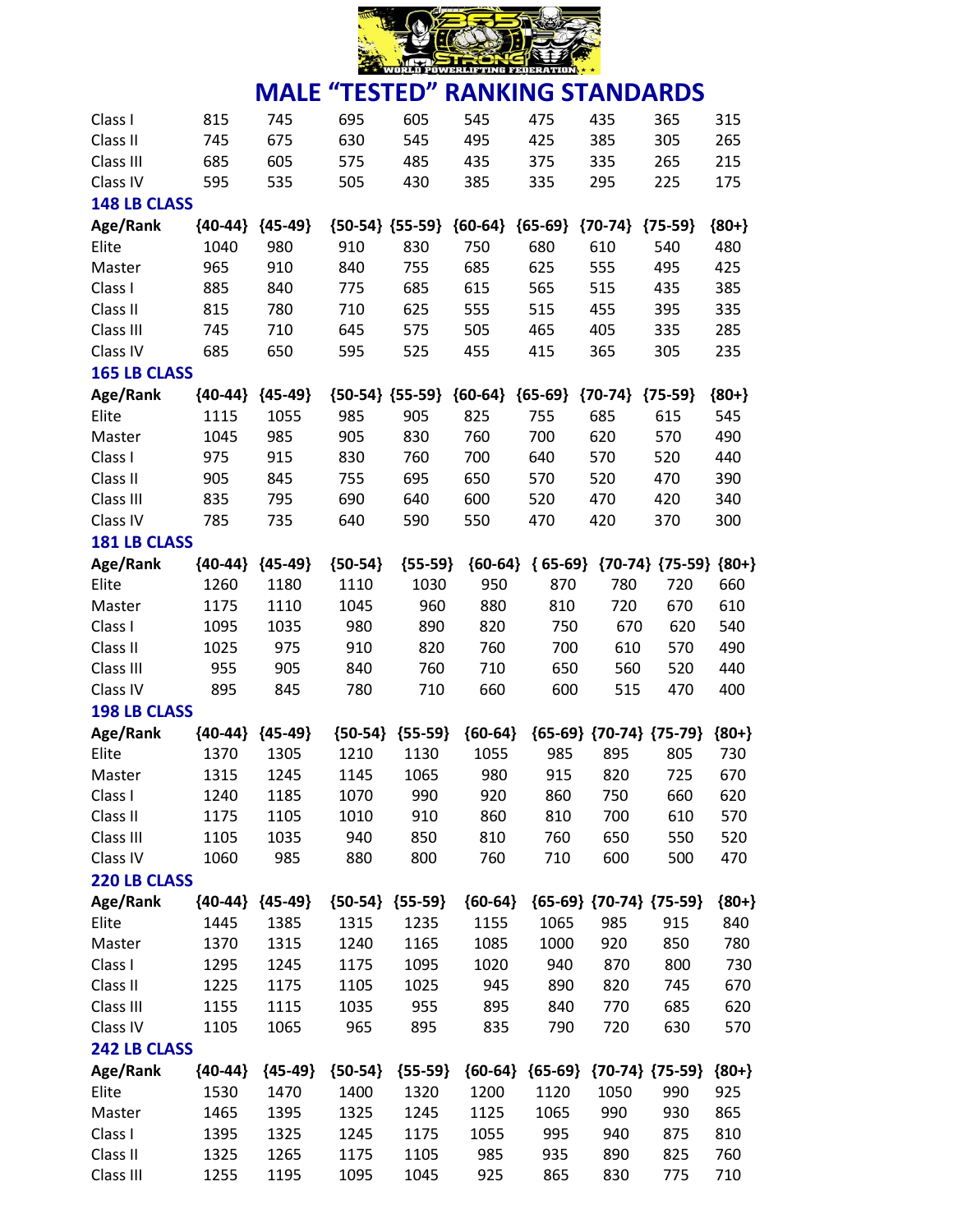

| Class IV            | 1195    | 1135      | 1035      | 975       | 875       | 815       | 775       | 720                 | 650     |
|---------------------|---------|-----------|-----------|-----------|-----------|-----------|-----------|---------------------|---------|
| <b>275 LB CLASS</b> |         |           |           |           |           |           |           |                     |         |
| Age/Rank            | {40-44} | ${45-49}$ | ${50-54}$ | ${55-59}$ | ${60-64}$ | ${65-69}$ |           | ${70-74}$ ${75-59}$ | ${80+}$ |
| Elite               | 1620    | 1560      | 1490      | 1410      | 1290      | 1225      | 1165      | 1115                | 1045    |
| Master              | 1545    | 1485      | 1410      | 1340      | 1220      | 1155      | 1095      | 1045                | 975     |
| Class I             | 1470    | 1415      | 1330      | 1270      | 1150      | 1095      | 1035      | 975                 | 920     |
| Class II            | 1395    | 1335      | 1260      | 1210      | 1080      | 1035      | 975       | 925                 | 850     |
| Class III           | 1325    | 1255      | 1190      | 1140      | 1020      | 975       | 925       | 875                 | 800     |
| Class IV            | 1265    | 1185      | 1135      | 1085      | 960       | 925       | 875       | 815                 | 740     |
| <b>308 LB CLASS</b> |         |           |           |           |           |           |           |                     |         |
| Age/Rank            | {40-44} | ${45-49}$ | ${50-54}$ | ${55-59}$ | ${60-64}$ | ${65-69}$ | ${70-74}$ | ${75-59}$           | ${80+}$ |
| Elite               | 1685    | 1625      | 1555      | 1475      | 1360      | 1270      | 1210      | 1155                | 1100    |
| Master              | 1605    | 1555      | 1480      | 1405      | 1290      | 1195      | 1135      | 1085                | 1030    |
| Class I             | 1535    | 1485      | 1405      | 1340      | 1225      | 1125      | 1070      | 1020                | 960     |
| Class II            | 1465    | 1420      | 1335      | 1270      | 1150      | 1065      | 1015      | 955                 | 905     |
| Class III           | 1395    | 1345      | 1260      | 1215      | 1090      | 1015      | 950       | 905                 | 845     |
| Class IV            | 1330    | 1280      | 1190      | 1150      | 1030      | 955       | 900       | 855                 | 800     |

| <b>SHW CLASS</b> |           |           |           |           |      |      |      |                                                 |      |
|------------------|-----------|-----------|-----------|-----------|------|------|------|-------------------------------------------------|------|
| Age/Rank         | ${40-44}$ | ${45-49}$ | ${50-54}$ | ${55-59}$ |      |      |      | ${60-64}$ ${65-69}$ ${70-74}$ ${75-59}$ ${80+}$ |      |
| Elite            | 1765      | 1705      | 1635      | 1555      | 1395 | 1325 | 1260 | 1210                                            | 1150 |
| Master           | 1695      | 1630      | 1565      | 1485      | 1320 | 1260 | 1205 | 1150                                            | 1085 |
| Class I          | 1625      | 1560      | 1495      | 1415      | 1250 | 1190 | 1140 | 1090                                            | 1025 |
| Class II         | 1555      | 1490      | 1425      | 1355      | 1185 | 1130 | 1080 | 1030                                            | 965  |
| Class III        | 1485      | 1420      | 1345      | 1280      | 1125 | 1080 | 1030 | 980                                             | 915  |
| Class IV         | 1425      | 1360      | 1295      | 1225      | 1075 | 1030 | 980  | 930                                             | 855  |

|                 | <b>Men's Masters Raw Single Lift ELITE Classifications</b> |     |     |     |     |     |     |     |     |     |     |            |  |  |
|-----------------|------------------------------------------------------------|-----|-----|-----|-----|-----|-----|-----|-----|-----|-----|------------|--|--|
| <b>SQUAT</b>    | 114                                                        | 123 | 132 | 148 | 165 | 181 | 198 | 220 | 242 | 275 | 308 | <b>SHW</b> |  |  |
| M1-40-44        | 298                                                        | 325 | 345 | 370 | 390 | 430 | 505 | 525 | 555 | 585 | 615 | 650        |  |  |
| M2-45-49        | 275                                                        | 302 | 325 | 345 | 365 | 420 | 475 | 505 | 540 | 570 | 595 | 625        |  |  |
| M3-50-54        | 248                                                        | 270 | 294 | 315 | 345 | 390 | 445 | 480 | 515 | 545 | 570 | 595        |  |  |
| M4-55-59        | 225                                                        | 245 | 261 | 280 | 305 | 355 | 410 | 450 | 480 | 510 | 535 | 570        |  |  |
| M5-60-64        | 185                                                        | 210 | 240 | 255 | 280 | 320 | 375 | 420 | 430 | 455 | 480 | 495        |  |  |
| M6-65-69        | 160                                                        | 180 | 218 | 235 | 255 | 295 | 345 | 380 | 395 | 430 | 450 | 470        |  |  |
| M7-70-74        | 139                                                        | 160 | 182 | 210 | 230 | 265 | 310 | 350 | 370 | 410 | 430 | 445        |  |  |
| M8-75-79        | 116                                                        | 140 | 156 | 185 | 205 | 245 | 270 | 320 | 350 | 395 | 410 | 430        |  |  |
| <b>BENCH</b>    | 114                                                        | 123 | 132 | 148 | 165 | 181 | 198 | 220 | 242 | 275 | 308 | <b>SHW</b> |  |  |
| M1-40-44        | 203                                                        | 223 | 240 | 270 | 290 | 345 | 355 | 370 | 390 | 410 | 425 | 440        |  |  |
| M2-45-49        | 193                                                        | 208 | 223 | 255 | 275 | 305 | 335 | 345 | 365 | 380 | 405 | 420        |  |  |
| M3-50-54        | 170                                                        | 190 | 206 | 235 | 250 | 280 | 300 | 320 | 340 | 365 | 380 | 405        |  |  |
| M4-55-59        | 155                                                        | 170 | 189 | 215 | 235 | 265 | 280 | 305 | 325 | 350 | 365 | 380        |  |  |
| M5-60-64        | 145                                                        | 155 | 170 | 195 | 220 | 250 | 265 | 285 | 305 | 325 | 340 | 350        |  |  |
| M6-65-69        | 130                                                        | 140 | 155 | 175 | 205 | 225 | 250 | 270 | 285 | 310 | 320 | 335        |  |  |
| M7-70-74        | 114                                                        | 125 | 138 | 160 | 185 | 205 | 240 | 255 | 270 | 295 | 305 | 320        |  |  |
| M8-75-79        | 100                                                        | 110 | 118 | 140 | 165 | 190 | 215 | 235 | 255 | 280 | 295 | 305        |  |  |
| <b>DEADLIFT</b> | 114                                                        | 123 | 132 | 148 | 165 | 181 | 198 | 220 | 242 | 275 | 308 | <b>SHW</b> |  |  |
| M1-40-44        | 315                                                        | 347 | 370 | 400 | 440 | 465 | 525 | 550 | 585 | 625 | 645 | 675        |  |  |
| M2-45-49        | 298                                                        | 325 | 347 | 380 | 415 | 465 | 510 | 535 | 565 | 610 | 630 | 660        |  |  |
| M3-50-54        | 278                                                        | 305 | 325 | 360 | 390 | 440 | 465 | 515 | 545 | 580 | 605 | 635        |  |  |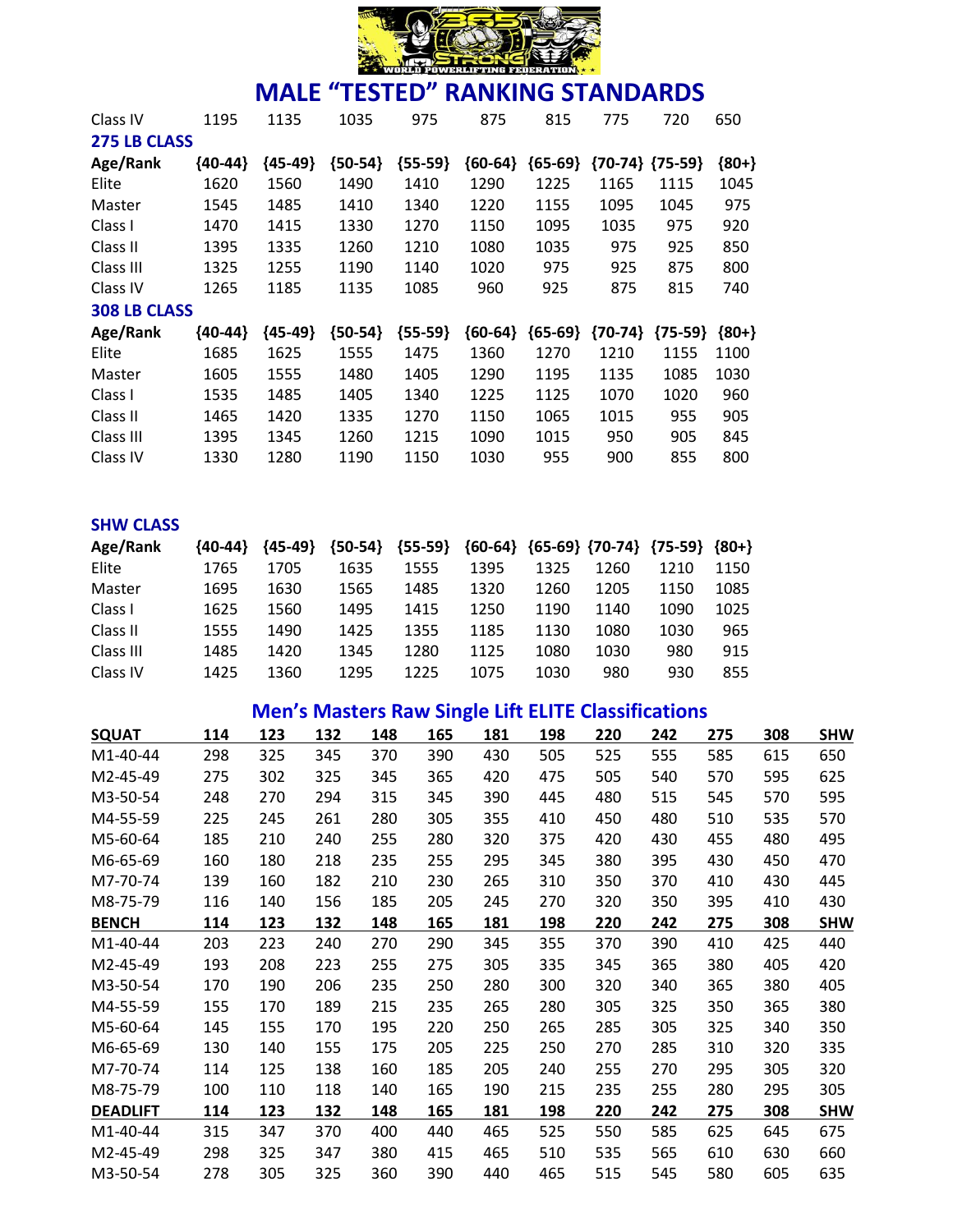

| M4-55-59 | 236 | 270 | 295 | 335 | 365 | 410 | 445 | 480 | 515 | 550 | 575 | 605 |
|----------|-----|-----|-----|-----|-----|-----|-----|-----|-----|-----|-----|-----|
| M5-60-64 | 206 | 240 | 265 | 300 | 325 | 380 | 415 | 450 | 465 | 510 | 540 | 550 |
| M6-65-69 | 176 | 205 | 242 | 270 | 295 | 350 | 395 | 425 | 440 | 485 | 510 | 520 |
| M7-70-74 | 153 | 180 | 215 | 240 | 270 | 310 | 350 | 385 | 410 | 460 | 475 | 495 |
| M8-75-79 | 130 | 155 | 181 | 215 | 245 | 285 | 320 | 360 | 385 | 440 | 450 | 475 |

### **MALE MASTERS "RAW CLASSIC"**

| <b>114 LB CLASS</b> |           |                     |           |                                                             |           |           |           |                                         |         |
|---------------------|-----------|---------------------|-----------|-------------------------------------------------------------|-----------|-----------|-----------|-----------------------------------------|---------|
| Age/Rank            | ${40-44}$ | ${45-49}$           | ${50-54}$ | ${55-59}$                                                   | ${60-64}$ | ${65-69}$ | ${70-74}$ | ${75-79}$                               | ${80+}$ |
| Elite               | 846       | 786                 | 726       | 666                                                         | 586       | 516       | 446       | 376                                     | 316     |
| Master              | 773       | 713                 | 658       | 598                                                         | 518       | 448       | 378       | 318                                     | 262     |
| Class I             | 698       | 633                 | 588       | 528                                                         | 458       | 388       | 328       | 248                                     | 212     |
| Class II            | 628       | 573                 | 528       | 478                                                         | 388       | 338       | 278       | 208                                     | 178     |
| Class III           | 578       | 523                 | 478       | 428                                                         | 338       | 288       | 238       | 178                                     | 143     |
| Class IV            | 528       | 473                 | 428       | 378                                                         | 288       | 238       | 182       | 142                                     | 118     |
| <b>123 LB CLASS</b> |           |                     |           |                                                             |           |           |           |                                         |         |
| Age/Rank            | ${40-44}$ | ${45-49}$           | ${50-54}$ | ${55-59}$                                                   | ${60-64}$ | ${65-69}$ | ${70-74}$ | ${75-59}$                               | ${80+}$ |
| Elite               | 921       | 851                 | 789       | 729                                                         | 669       | 589       | 509       | 439                                     | 359     |
| Master              | 855       | 790                 | 725       | 665                                                         | 605       | 529       | 455       | 385                                     | 325     |
| Class I             | 785       | 720                 | 655       | 595                                                         | 530       | 465       | 395       | 335                                     | 285     |
| Class II            | 715       | 655                 | 585       | 525                                                         | 465       | 400       | 345       | 285                                     | 235     |
| Class III           | 655       | 590                 | 535       | 475                                                         | 415       | 355       | 295       | 235                                     | 185     |
| Class IV            | 595       | 540                 | 480       | 425                                                         | 365       | 310       | 245       | 185                                     | 145     |
| <b>132 LB CLASS</b> |           |                     |           |                                                             |           |           |           |                                         |         |
| Age/Rank            | ${40-44}$ | ${45-49}$           |           | ${50-54}$ ${55-59}$                                         | ${60-64}$ | ${65-69}$ | ${70-74}$ | ${75-59}$                               | ${80+}$ |
| Elite               | 975       | 915                 | 855       | 785                                                         | 725       | 665       | 595       | 520                                     | 445     |
| Master              | 905       | 845                 | 785       | 710                                                         | 655       | 595       | 525       | 455                                     | 395     |
| Class I             | 835       | 775                 | 715       | 645                                                         | 585       | 525       | 455       | 385                                     | 335     |
| Class II            | 765       | 705                 | 650       | 575                                                         | 525       | 465       | 395       | 335                                     | 285     |
| Class III           | 705       | 645                 | 585       | 525                                                         | 465       | 415       | 345       | 285                                     | 245     |
| Class IV            | 655       | 585                 | 535       | 470                                                         | 415       | 365       | 295       | 245                                     | 195     |
| <b>148 LB CLASS</b> |           |                     |           |                                                             |           |           |           |                                         |         |
| Age/Rank            | ${40-44}$ | ${45-49}$           |           | ${50-54}$ ${55-59}$                                         | ${60-64}$ | ${65-69}$ | ${70-74}$ | ${75-59}$                               | ${80+}$ |
| Elite               | 1065      | 1000                | 940       | 880                                                         | 820       | 745       | 660       | 590                                     | 525     |
| Master              | 995       | 940                 | 880       | 820                                                         | 760       | 695       | 610       | 535                                     | 465     |
| Class I             | 925       | 870                 | 810       | 745                                                         | 685       | 625       | 545       | 475                                     | 405     |
| Class II            | 855       | 800                 | 740       | 675                                                         | 615       | 555       | 475       | 415                                     | 345     |
| Class III           | 795       | 740                 | 680       | 615                                                         | 555       | 495       | 415       | 355                                     | 295     |
| Class IV            | 725       | 670                 | 615       | 545                                                         | 485       | 435       | 365       | 305                                     | 245     |
| <b>165 LB CLASS</b> |           |                     |           |                                                             |           |           |           |                                         |         |
| Age/Rank            |           | ${40-44}$ ${45-49}$ |           | ${50-54}$ ${55-59}$ ${60-64}$ ${65-69}$ ${70-74}$ ${75-59}$ |           |           |           |                                         | ${80+}$ |
| Elite               | 1145      | 1085                | 1025      | 965                                                         | 890       | 815       | 740       | 665                                     | 615     |
| Master              | 1085      | 1025                | 965       | 905                                                         | 835       | 760       | 690       | 615                                     | 555     |
| Class I             | 1015      | 955                 | 895       | 845                                                         | 780       | 710       | 640       | 565                                     | 490     |
| Class II            | 945       | 885                 | 825       | 785                                                         | 720       | 650       | 580       | 510                                     | 435     |
| Class III           | 875       | 825                 | 760       | 725                                                         | 660       | 590       | 520       | 450                                     | 380     |
| Class IV            | 805       | 755                 | 690       | 655                                                         | 605       | 530       | 460       | 390                                     | 330     |
| <b>181 LB CLASS</b> |           |                     |           |                                                             |           |           |           |                                         |         |
| Age/Rank            |           | ${40-44}$ ${45-49}$ | ${50-54}$ | ${55-59}$                                                   |           |           |           | ${60-64} {65-69} {70-74} {75-59} {80+}$ |         |
| Elite               | 1305      | 1220                | 1165      | 1090                                                        | 1010      | 950       | 850       | 770                                     | 700     |
| Master              | 1225      | 1160                | 1105      | 1040                                                        | 960       | 900       | 800       | 720                                     | 640     |
|                     |           |                     |           |                                                             |           |           |           |                                         |         |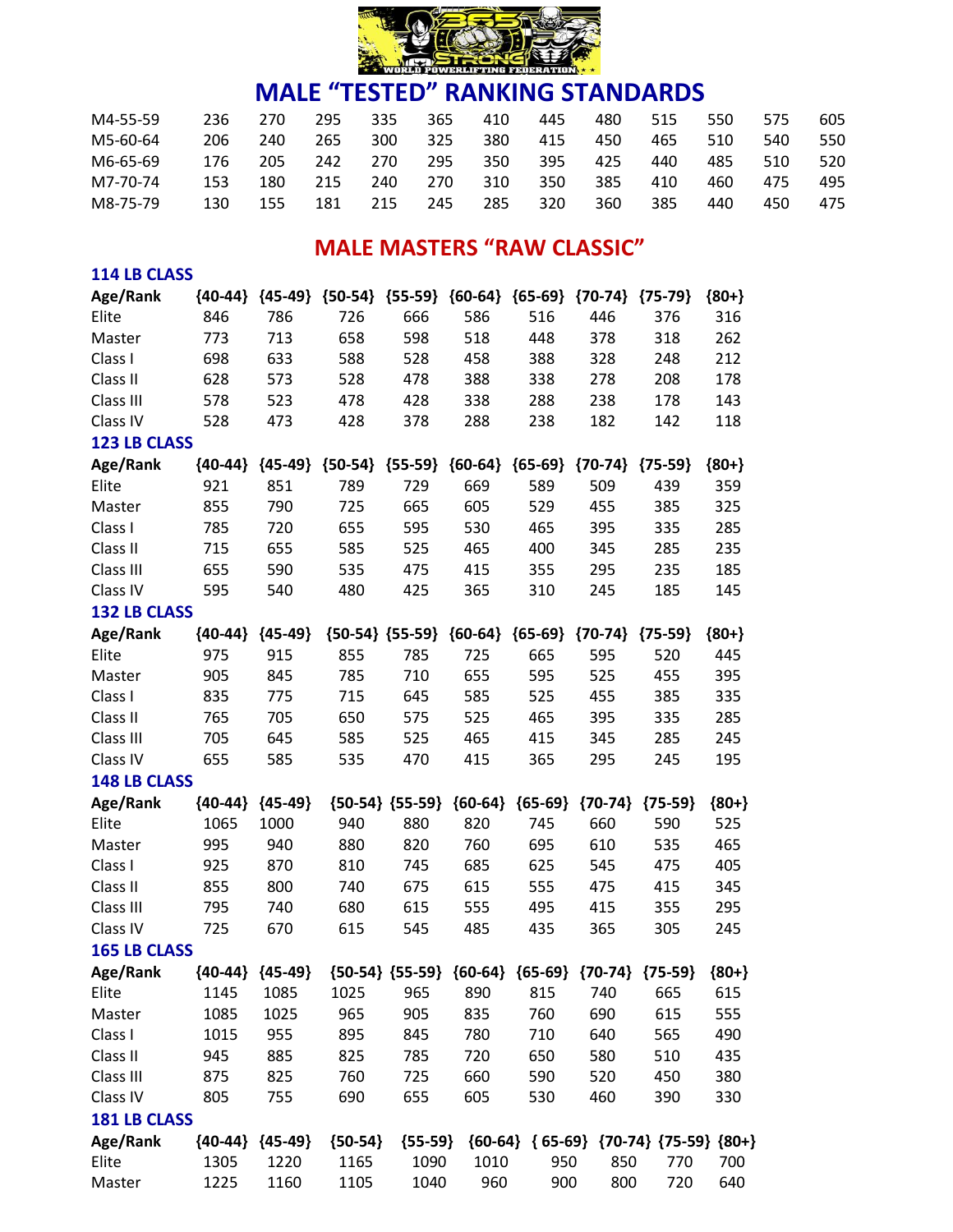

| Class I             | 1155      | 1090      | 1035      | 930       | 910       | 850                                     | 750                           | 660                 | 570     |
|---------------------|-----------|-----------|-----------|-----------|-----------|-----------------------------------------|-------------------------------|---------------------|---------|
| Class II            | 1085      | 1020      | 965       | 880       | 850       | 780                                     | 680                           | 590                 | 510     |
| Class III           | 995       | 935       | 880       | 820       | 780       | 720                                     | 610                           | 520                 | 460     |
| Class IV            | 935       | 875       | 820       | 770       | 720       | 660                                     | 560                           | 470                 | 410     |
| <b>198 LB CLASS</b> |           |           |           |           |           |                                         |                               |                     |         |
| Age/Rank            | ${40-44}$ | ${45-49}$ | ${50-54}$ | ${55-59}$ | ${60-64}$ |                                         | ${65-69}$ ${70-74}$ ${75-79}$ |                     | ${80+}$ |
| Elite               | 1415      | 1345      | 1255      | 1175      | 1085      | 1015                                    | 925                           | 825                 | 745     |
| Master              | 1335      | 1265      | 1185      | 1105      | 1015      | 945                                     | 855                           | 745                 | 670     |
| Class I             | 1260      | 1195      | 1120      | 1020      | 940       | 875                                     | 780                           | 670                 | 620     |
| Class II            | 1185      | 1125      | 1050      | 950       | 880       | 820                                     | 715                           | 610                 | 570     |
| Class III           | 1125      | 1055      | 980       | 890       | 830       | 760                                     | 650                           | 550                 | 520     |
| Class IV            | 1060      | 990       | 920       | 830       | 770       | 710                                     | 600                           | 500                 | 470     |
| <b>220 LB CLASS</b> |           |           |           |           |           |                                         |                               |                     |         |
| Age/Rank            | ${40-44}$ | ${45-49}$ | ${50-54}$ | ${55-59}$ | ${60-64}$ |                                         | ${65-69}$ ${70-74}$ ${75-59}$ |                     | ${80+}$ |
| Elite               | 1475      | 1415      | 1345      | 1265      | 1185      | 1105                                    | 1025                          | 945                 | 870     |
| Master              | 1400      | 1345      | 1270      | 1195      | 1125      | 1040                                    | 960                           | 870                 | 800     |
| Class I             | 1325      | 1275      | 1195      | 1125      | 1060      | 980                                     | 890                           | 810                 | 730     |
| Class II            | 1255      | 1205      | 1125      | 1055      | 995       | 920                                     | 820                           | 755                 | 670     |
| Class III           | 1185      | 1135      | 1065      | 995       | 935       | 860                                     | 770                           | 695                 | 620     |
| Class IV            | 1125      | 1075      | 1005      | 935       | 885       | 800                                     | 720                           | 640                 | 570     |
| <b>242 LB CLASS</b> |           |           |           |           |           |                                         |                               |                     |         |
| Age/Rank            | ${40-44}$ | ${45-49}$ | ${50-54}$ | ${55-59}$ | ${60-64}$ | ${65-69}$                               |                               | ${70-74}$ ${75-59}$ | ${80+}$ |
| Elite               | 1560      | 1500      | 1430      | 1350      | 1250      | 1150                                    | 1050                          | 995                 | 930     |
| Master              | 1485      | 1425      | 1365      | 1275      | 1175      | 1075                                    | 995                           | 935                 | 865     |
| Class I             | 1415      | 1355      | 1295      | 1205      | 1105      | 1005                                    | 925                           | 865                 | 810     |
| Class II            | 1345      | 1285      | 1225      | 1135      | 1045      | 945                                     | 860                           | 815                 | 760     |
| Class III           | 1285      | 1225      | 1155      | 1085      | 985       | 885                                     | 810                           | 755                 | 710     |
| Class IV            | 1225      | 1175      | 1095      | 1025      | 935       | 835                                     | 755                           | 710                 | 650     |
| <b>275 LB CLASS</b> |           |           |           |           |           |                                         |                               |                     |         |
| Age/Rank            | ${40-44}$ | ${45-49}$ | ${50-54}$ | ${55-59}$ | ${60-64}$ | ${65-69}$                               |                               | ${70-74}$ ${75-59}$ | ${80+}$ |
| Elite               | 1650      | 1590      | 1520      | 1440      | 1320      | 1255                                    | 1195                          | 1145                | 1075    |
| Master              | 1575      | 1515      | 1445      | 1370      | 1250      | 1185                                    | 1125                          | 1075                | 1005    |
| Class I             | 1515      | 1455      | 1385      | 1310      | 1190      | 1125                                    | 1065                          | 1015                | 945     |
| Class II            | 1455      | 1395      | 1320      | 1250      | 1130      | 1065                                    | 1005                          | 955                 | 880     |
| Class III           | 1395      | 1335      | 1260      | 1190      | 1070      | 995                                     | 945                           | 895                 | 820     |
| Class IV            | 1335      | 1275      | 1200      | 1130      | 1010      | 935                                     | 885                           | 835                 | 760     |
| <b>308 LB CLASS</b> |           |           |           |           |           |                                         |                               |                     |         |
|                     |           |           |           |           |           |                                         |                               |                     |         |
| Age/Rank            | ${40-44}$ | ${45-49}$ | ${50-54}$ | ${55-59}$ |           | ${60-64}$ ${65-69}$                     |                               | ${70-74}$ ${75-59}$ | ${80+}$ |
| Elite               | 1725      | 1665      | 1595      | 1515      | 1400      | 1310                                    | 1250                          | 1195                | 1140    |
| Master              | 1655      | 1595      | 1525      | 1445      | 1330      | 1240                                    | 1180                          | 1125                | 1070    |
| Class I             | 1585      | 1525      | 1455      | 1375      | 1260      | 1170                                    | 1110                          | 1055                | 1000    |
| Class II            | 1515      | 1455      | 1385      | 1305      | 1190      | 1100                                    | 1040                          | 985                 | 930     |
| Class III           | 1445      | 1385      | 1315      | 1235      | 1130      | 1030                                    | 980                           | 925                 | 870     |
| Class IV            | 1395      | 1330      | 1265      | 1185      | 1080      | 980                                     | 930                           | 875                 | 820     |
| <b>SHW CLASS</b>    |           |           |           |           |           |                                         |                               |                     |         |
| Age/Rank            | ${40-44}$ | ${45-49}$ | ${50-54}$ | ${55-59}$ |           | ${60-64}$ ${65-69}$ ${70-74}$ ${75-59}$ |                               |                     | ${80+}$ |
| Elite               | 1805      | 1745      | 1675      | 1595      | 1465      | 1405                                    | 1310                          | 1250                | 1190    |
| Master              | 1735      | 1675      | 1605      | 1525      | 1395      | 1335                                    | 1240                          | 1180                | 1120    |
| Class I             | 1665      | 1605      | 1535      | 1455      | 1325      | 1265                                    | 1170                          | 1110                | 1050    |
| Class II            | 1595      | 1535      | 1465      | 1385      | 1255      | 1195                                    | 1100                          | 1040                | 980     |
| Class III           | 1535      | 1475      | 1405      | 1325      | 1195      | 1135                                    | 1040                          | 980                 | 920     |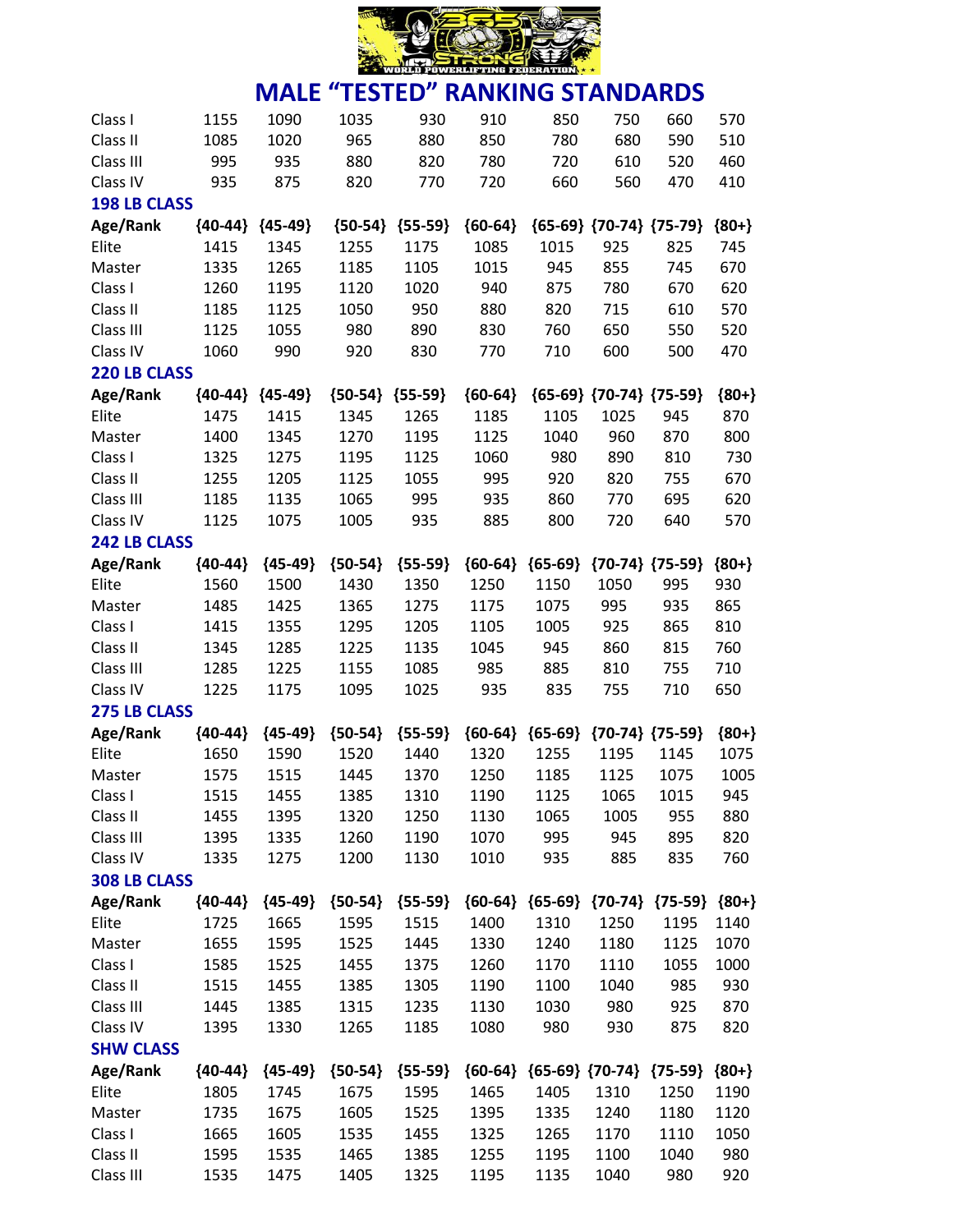

| Class IV        | 1485 | 1425 | 1355 |     | 1275 | 1135 | 1085 | 990 | 930                                                                | 870 |     |            |
|-----------------|------|------|------|-----|------|------|------|-----|--------------------------------------------------------------------|-----|-----|------------|
|                 |      |      |      |     |      |      |      |     | <b>Men's Masters Raw Classic Single Lift ELITE Classifications</b> |     |     |            |
| <b>SQUAT</b>    | 114  | 123  | 132  | 148 | 165  | 181  | 198  | 220 | 242                                                                | 275 | 308 | <b>SHW</b> |
| M1-40-44        | 313  | 336  | 355  | 375 | 415  | 460  | 520  | 540 | 565                                                                | 605 | 635 | 670        |
| M2-45-49        | 285  | 322  | 335  | 355 | 390  | 435  | 490  | 525 | 550                                                                | 590 | 615 | 645        |
| M3-50-54        | 263  | 295  | 314  | 340 | 375  | 425  | 470  | 495 | 530                                                                | 570 | 590 | 620        |
| M4-55-59        | 245  | 267  | 281  | 320 | 350  | 400  | 430  | 465 | 500                                                                | 535 | 565 | 595        |
| M5-60-64        | 215  | 242  | 265  | 300 | 320  | 370  | 395  | 435 | 465                                                                | 480 | 515 | 545        |
| M6-65-69        | 185  | 220  | 248  | 280 | 295  | 350  | 370  | 410 | 425                                                                | 460 | 480 | 520        |
| M7-70-74        | 164  | 184  | 222  | 260 | 270  | 315  | 330  | 375 | 370                                                                | 440 | 460 | 480        |
| M8-75-79        | 131  | 159  | 196  | 225 | 245  | 275  | 290  | 340 | 350                                                                | 420 | 440 | 460        |
| <b>BENCH</b>    | 114  | 123  | 132  | 148 | 165  | 181  | 198  | 220 | 242                                                                | 275 | 308 | <b>SHW</b> |
| M1-40-44        | 203  | 223  | 240  | 270 | 290  | 345  | 355  | 370 | 390                                                                | 410 | 425 | 440        |
| M2-45-49        | 193  | 208  | 223  | 255 | 275  | 305  | 335  | 345 | 365                                                                | 380 | 405 | 420        |
| M3-50-54        | 170  | 190  | 206  | 235 | 250  | 280  | 300  | 320 | 340                                                                | 365 | 380 | 405        |
| M4-55-59        | 155  | 170  | 189  | 215 | 235  | 265  | 280  | 305 | 325                                                                | 350 | 365 | 380        |
| M5-60-64        | 145  | 155  | 170  | 195 | 220  | 250  | 265  | 285 | 305                                                                | 325 | 340 | 350        |
| M6-65-69        | 130  | 140  | 155  | 175 | 205  | 225  | 250  | 270 | 285                                                                | 310 | 320 | 335        |
| M7-70-74        | 114  | 125  | 138  | 160 | 185  | 205  | 240  | 255 | 270                                                                | 295 | 305 | 320        |
| M8-75-79        | 100  | 110  | 118  | 140 | 165  | 190  | 215  | 235 | 255                                                                | 280 | 295 | 305        |
| <b>DEADLIFT</b> | 114  | 123  | 132  | 148 | 165  | 181  | 198  | 220 | 242                                                                | 275 | 308 | <b>SHW</b> |
| M1-40-44        | 330  | 362  | 385  | 415 | 440  | 500  | 540  | 565 | 605                                                                | 635 | 665 | 695        |
| M2-45-49        | 308  | 345  | 357  | 390 | 420  | 470  | 520  | 555 | 585                                                                | 615 | 645 | 680        |
| M3-50-54        | 293  | 330  | 335  | 365 | 400  | 460  | 485  | 530 | 560                                                                | 590 | 625 | 650        |
| M4-55-59        | 266  | 292  | 315  | 345 | 380  | 425  | 460  | 495 | 525                                                                | 555 | 585 | 620        |
| M5-60-64        | 226  | 277  | 290  | 325 | 340  | 390  | 420  | 465 | 480                                                                | 515 | 545 | 570        |
| M6-65-69        | 201  | 229  | 262  | 305 | 315  | 375  | 395  | 425 | 440                                                                | 485 | 520 | 550        |
| M7-70-74        | 168  | 200  | 235  | 280 | 285  | 330  | 355  | 395 | 410                                                                | 460 | 485 | 510        |
| M8-75-79        | 145  | 170  | 206  | 245 | 255  | 305  | 320  | 370 | 390                                                                | 445 | 460 | 485        |
|                 |      |      |      |     |      |      |      |     |                                                                    |     |     |            |

### **MALE MASTERS "SINGLE-PLY"**

| <b>Men's Masters 40-44</b> |     |     |      |      |                            |      |      |      |      |      |      |            |
|----------------------------|-----|-----|------|------|----------------------------|------|------|------|------|------|------|------------|
| <b>Weight Class</b>        | 114 | 123 | 132  | 148  | 165                        | 181  | 198  | 220  | 242  | 275  | 308  | <b>SHW</b> |
| Elite                      | 880 | 940 | 1020 | 1135 | 1270                       | 1365 | 1440 | 1540 | 1610 | 1680 | 1750 | 1820       |
| Master                     | 810 | 870 | 950  | 1065 | 1200                       | 1295 | 1370 | 1470 | 1540 | 1610 | 1680 | 1750       |
| Class I                    | 740 | 800 | 880  | 995  | 1130                       | 1225 | 1300 | 1400 | 1470 | 1540 | 1610 | 1680       |
| Class II                   | 670 | 730 | 810  | 925  | 1060                       | 1155 | 1230 | 1330 | 1400 | 1470 | 1540 | 1610       |
| Class III                  | 600 | 660 | 740  | 855  | 990                        | 1085 | 1160 | 1260 | 1330 | 1400 | 1470 | 1540       |
| Class IV                   | 500 | 560 | 640  | 755  | 890                        | 985  | 1060 | 1160 | 1230 | 1300 | 1370 | 1440       |
|                            |     |     |      |      | <b>Men's Masters 45-49</b> |      |      |      |      |      |      |            |
| <b>Weight Class</b>        | 114 | 123 | 132  | 148  | 165                        | 181  | 198  | 220  | 242  | 275  | 308  | <b>SHW</b> |
| Elite                      | 835 | 895 | 970  | 1090 | 1225                       | 1315 | 1390 | 1490 | 1560 | 1630 | 1700 | 1765       |
| Master                     | 765 | 825 | 900  | 1020 | 1155                       | 1245 | 1320 | 1420 | 1490 | 1560 | 1630 | 1695       |
| Class I                    | 695 | 755 | 830  | 950  | 1085                       | 1175 | 1250 | 1350 | 1420 | 1490 | 1560 | 1625       |
| Class II                   | 625 | 685 | 760  | 880  | 1015                       | 1105 | 1180 | 1280 | 1350 | 1420 | 1490 | 1555       |
| Class III                  | 555 | 615 | 690  | 810  | 945                        | 1035 | 1110 | 1210 | 1280 | 1350 | 1420 | 1485       |
| Class IV                   | 455 | 515 | 590  | 710  | 845                        | 935  | 1010 | 1110 | 1180 | 1250 | 1320 | 1385       |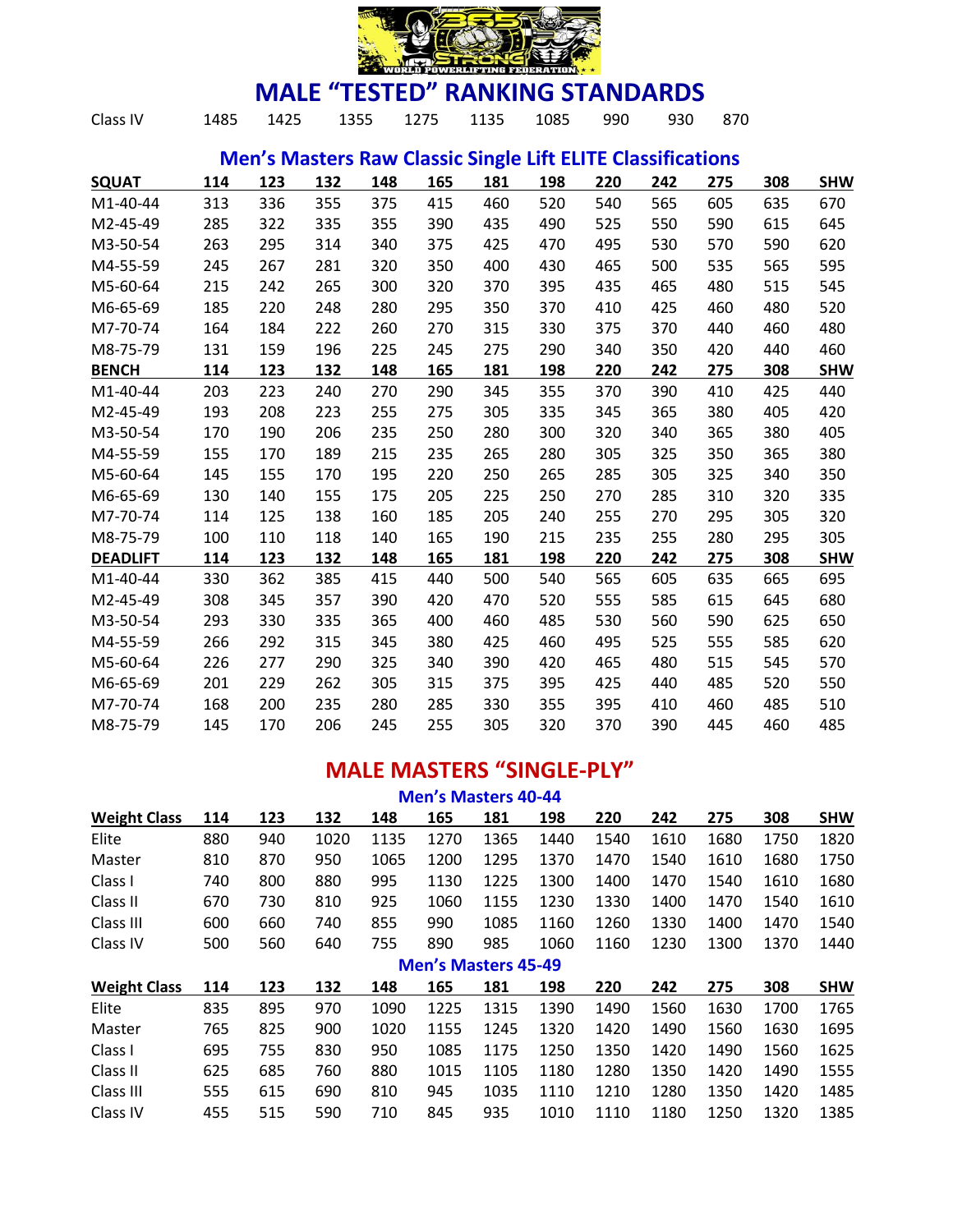

|                     |     |     |     |      | <b>Men's Masters 50-54</b> |      |      |      |      |      |      |            |
|---------------------|-----|-----|-----|------|----------------------------|------|------|------|------|------|------|------------|
| <b>Weight Class</b> | 114 | 123 | 132 | 148  | 165                        | 181  | 198  | 220  | 242  | 275  | 308  | <b>SHW</b> |
| Elite               | 790 | 850 | 925 | 1045 | 1180                       | 1265 | 1340 | 1440 | 1510 | 1580 | 1645 | 1715       |
| Master              | 720 | 780 | 855 | 975  | 1110                       | 1195 | 1270 | 1370 | 1440 | 1510 | 1575 | 1645       |
| Class I             | 650 | 710 | 785 | 905  | 1040                       | 1125 | 1200 | 1300 | 1370 | 1440 | 1505 | 1575       |
| Class II            | 580 | 640 | 715 | 835  | 970                        | 1055 | 1130 | 1230 | 1300 | 1370 | 1435 | 1505       |
| Class III           | 510 | 570 | 645 | 765  | 900                        | 985  | 1060 | 1160 | 1230 | 1300 | 1365 | 1435       |
| Class IV            | 410 | 470 | 545 | 665  | 800                        | 885  | 960  | 1060 | 1160 | 1200 | 1265 | 1335       |
|                     |     |     |     |      | <b>Men's Masters 55-59</b> |      |      |      |      |      |      |            |
| <b>Weight Class</b> | 114 | 123 | 132 | 148  | 165                        | 181  | 198  | 220  | 242  | 275  | 308  | <b>SHW</b> |
| Elite               | 745 | 805 | 880 | 1000 | 1135                       | 1215 | 1260 | 1390 | 1460 | 1530 | 1590 | 1655       |
| Master              | 675 | 735 | 810 | 930  | 1065                       | 1145 | 1190 | 1320 | 1390 | 1460 | 1520 | 1585       |
| Class I             | 605 | 665 | 740 | 860  | 995                        | 1075 | 1120 | 1250 | 1320 | 1390 | 1450 | 1515       |
| Class II            | 535 | 595 | 670 | 790  | 925                        | 1005 | 1050 | 1180 | 1250 | 1320 | 1380 | 1445       |
| Class III           | 465 | 525 | 600 | 720  | 855                        | 935  | 980  | 1110 | 1180 | 1250 | 1310 | 1375       |
| Class IV            | 365 | 425 | 500 | 620  | 755                        | 835  | 880  | 1010 | 1080 | 1150 | 1210 | 1275       |
|                     |     |     |     |      | <b>Men's Masters 60-64</b> |      |      |      |      |      |      |            |
| <b>Weight Class</b> | 114 | 123 | 132 | 148  | 165                        | 181  | 198  | 220  | 242  | 275  | 308  | <b>SHW</b> |
| Elite               | 700 | 755 | 830 | 945  | 1070                       | 1145 | 1220 | 1320 | 1390 | 1460 | 1525 | 1590       |
| Master              | 630 | 685 | 760 | 875  | 1000                       | 1075 | 1150 | 1250 | 1320 | 1390 | 1455 | 1520       |
| Class I             | 560 | 615 | 690 | 805  | 930                        | 1005 | 1080 | 1180 | 1250 | 1320 | 1385 | 1450       |
| Class II            | 490 | 545 | 620 | 735  | 860                        | 935  | 1010 | 1110 | 1180 | 1250 | 1315 | 1380       |
| Class III           | 420 | 475 | 550 | 665  | 790                        | 865  | 940  | 1040 | 1110 | 1180 | 1245 | 1310       |
| Class IV            | 320 | 375 | 450 | 565  | 690                        | 765  | 840  | 940  | 1010 | 1080 | 1145 | 1210       |
|                     |     |     |     |      | <b>Men's Masters 65-69</b> |      |      |      |      |      |      |            |
| <b>Weight Class</b> | 114 | 123 | 132 | 148  | 165                        | 181  | 198  | 220  | 242  | 275  | 308  | <b>SHW</b> |
| Elite               | 655 | 710 | 780 | 895  | 1015                       | 1085 | 1160 | 1260 | 1330 | 1400 | 1460 | 1520       |
| Master              | 585 | 640 | 710 | 825  | 945                        | 1015 | 1090 | 1190 | 1260 | 1330 | 1390 | 1450       |
| Class I             | 515 | 570 | 640 | 755  | 875                        | 945  | 1020 | 1120 | 1190 | 1260 | 1320 | 1380       |
| Class II            | 445 | 500 | 570 | 685  | 805                        | 875  | 950  | 1050 | 1120 | 1190 | 1250 | 1310       |
| Class III           | 375 | 430 | 500 | 615  | 735                        | 805  | 880  | 980  | 1050 | 1120 | 1180 | 1240       |
| Class IV            | 275 | 330 | 400 | 515  | 635                        | 705  | 780  | 880  | 950  | 1020 | 1080 | 1140       |
|                     |     |     |     |      | <b>Men's Masters 70-74</b> |      |      |      |      |      |      |            |
| <b>Weight Class</b> | 114 | 123 | 132 | 148  | 165                        | 181  | 198  | 220  | 242  | 275  | 308  | <b>SHW</b> |
| Elite               | 605 | 655 | 730 | 845  | 960                        | 1030 | 1100 | 1200 | 1270 | 1365 | 1400 | 1460       |
| Master              | 535 | 585 | 660 | 775  | 890                        | 960  | 1030 | 1130 | 1200 | 1295 | 1330 | 1390       |
| Class I             | 465 | 515 | 590 | 705  | 820                        | 890  | 960  | 1060 | 1130 | 1225 | 1260 | 1320       |
| Class II            | 395 | 445 | 520 | 635  | 750                        | 820  | 890  | 990  | 1060 | 1155 | 1190 | 1250       |
| Class III           | 325 | 375 | 450 | 565  | 680                        | 750  | 820  | 920  | 990  | 1085 | 1120 | 1180       |
| Class IV            | 225 | 275 | 350 | 465  | 580                        | 650  | 720  | 820  | 890  | 985  | 1020 | 1080       |
|                     |     |     |     |      | <b>Men's Masters 75-79</b> |      |      |      |      |      |      |            |
| <b>Weight Class</b> | 114 | 123 | 132 | 148  | 165                        | 181  | 198  | 220  | 242  | 275  | 308  | <b>SHW</b> |
| Elite               | 550 | 610 | 680 | 795  | 905                        | 975  | 1045 | 1140 | 1210 | 1310 | 1340 | 1385       |
| Master              | 480 | 540 | 610 | 725  | 835                        | 905  | 975  | 1070 | 1140 | 1240 | 1270 | 1315       |
| Class I             | 410 | 470 | 540 | 655  | 765                        | 835  | 905  | 1000 | 1070 | 1170 | 1200 | 1245       |
| Class II            | 340 | 400 | 470 | 585  | 695                        | 765  | 835  | 930  | 1000 | 1100 | 1130 | 1175       |
| Class III           | 270 | 330 | 400 | 515  | 625                        | 695  | 765  | 860  | 930  | 1030 | 1060 | 1105       |
| Class IV            | 170 | 230 | 300 | 415  | 525                        | 595  | 665  | 760  | 830  | 930  | 960  | 1005       |
|                     |     |     |     |      |                            |      |      |      |      |      |      |            |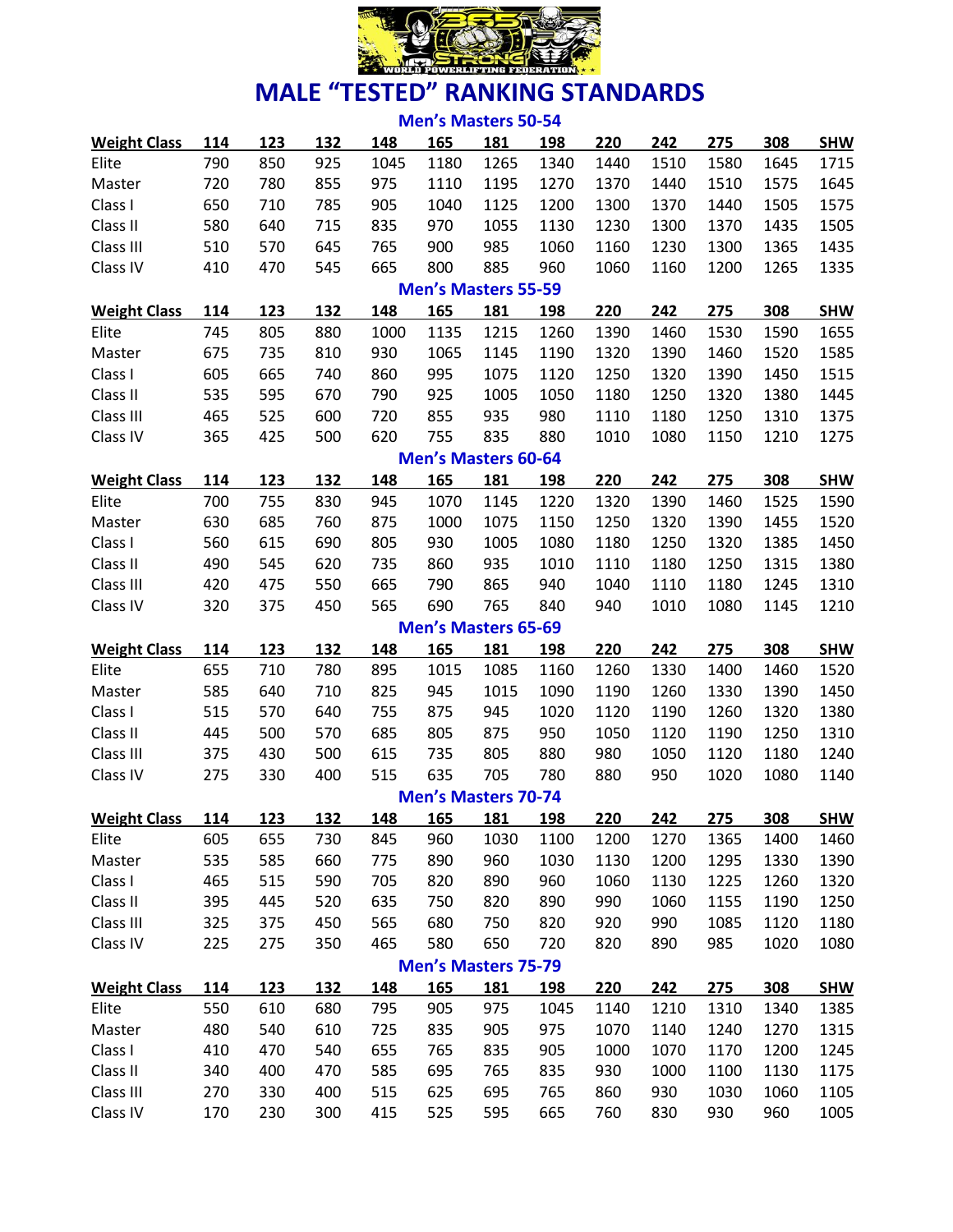

**Men's Masters Single-Ply - Single Lift ELITE Classifications**

| <b>SQUAT</b>    | 114 | 123 | 132 | 148 | 165 | 181 | 198 | 220 | 242 | 275 | 308 | <b>SHW</b> |
|-----------------|-----|-----|-----|-----|-----|-----|-----|-----|-----|-----|-----|------------|
| $M1-40-44$      | 305 | 325 | 355 | 395 | 450 | 480 | 510 | 545 | 570 | 595 | 620 | 655        |
| M2-45-49        | 290 | 310 | 340 | 380 | 435 | 465 | 495 | 530 | 555 | 580 | 605 | 635        |
| M3-50-54        | 275 | 295 | 325 | 365 | 420 | 450 | 480 | 515 | 540 | 565 | 590 | 620        |
| M4-55-59        | 260 | 280 | 310 | 350 | 405 | 435 | 465 | 500 | 525 | 550 | 575 | 600        |
| M5-60-64        | 245 | 260 | 295 | 330 | 380 | 410 | 440 | 475 | 500 | 525 | 550 | 575        |
| M6-65-69        | 230 | 245 | 275 | 315 | 360 | 390 | 420 | 455 | 480 | 505 | 530 | 555        |
| M7-70-74        | 215 | 230 | 255 | 300 | 340 | 370 | 400 | 435 | 460 | 485 | 510 | 535        |
| M8-75-79        | 195 | 215 | 235 | 285 | 320 | 350 | 380 | 415 | 440 | 465 | 495 | 510        |
| <b>BENCH</b>    | 114 | 123 | 132 | 148 | 165 | 181 | 198 | 220 | 242 | 275 | 308 | <b>SHW</b> |
| $M1-40-44$      | 255 | 275 | 295 | 325 | 355 | 385 | 405 | 430 | 450 | 465 | 480 | 495        |
| M2-45-49        | 240 | 260 | 280 | 310 | 340 | 365 | 385 | 410 | 430 | 445 | 460 | 475        |
| M3-50-54        | 225 | 245 | 265 | 295 | 325 | 345 | 365 | 390 | 410 | 425 | 440 | 455        |
| M4-55-59        | 210 | 230 | 250 | 280 | 310 | 325 | 345 | 370 | 390 | 405 | 420 | 435        |
| M5-60-64        | 195 | 220 | 235 | 265 | 295 | 305 | 325 | 350 | 370 | 385 | 400 | 415        |
| M6-65-69        | 180 | 205 | 220 | 250 | 280 | 285 | 305 | 330 | 350 | 365 | 380 | 395        |
| M7-70-74        | 165 | 180 | 205 | 235 | 265 | 270 | 285 | 310 | 330 | 345 | 360 | 375        |
| M8-75-79        | 150 | 165 | 190 | 220 | 250 | 255 | 270 | 290 | 310 | 325 | 340 | 355        |
| <b>DEADLIFT</b> | 114 | 123 | 132 | 148 | 165 | 181 | 198 | 220 | 242 | 275 | 308 | <b>SHW</b> |
| $M1-40-44$      | 320 | 340 | 370 | 415 | 465 | 500 | 525 | 565 | 590 | 620 | 650 | 670        |
| M2-45-49        | 305 | 325 | 350 | 400 | 450 | 485 | 510 | 550 | 575 | 605 | 635 | 655        |
| M3-50-54        | 290 | 310 | 335 | 385 | 435 | 470 | 495 | 535 | 560 | 590 | 615 | 640        |
| M4-55-59        | 275 | 295 | 320 | 370 | 420 | 455 | 480 | 520 | 545 | 575 | 595 | 620        |
| M5-60-64        | 260 | 275 | 300 | 350 | 395 | 430 | 455 | 495 | 520 | 550 | 575 | 600        |
| M6-65-69        | 245 | 260 | 285 | 330 | 375 | 410 | 435 | 475 | 500 | 530 | 550 | 570        |
| M7-70-74        | 225 | 245 | 270 | 310 | 355 | 390 | 415 | 455 | 480 | 510 | 530 | 550        |
| M8-75-79        | 205 | 230 | 255 | 290 | 335 | 370 | 395 | 435 | 460 | 480 | 505 | 520        |

#### **MALE MASTERS "MULTI-PLY"**

| <b>Men's Masters 40-44</b> |      |      |      |      |                            |      |      |      |      |      |      |            |
|----------------------------|------|------|------|------|----------------------------|------|------|------|------|------|------|------------|
| <b>Weight Class</b>        | 114  | 123  | 132  | 148  | 165                        | 181  | 198  | 220  | 242  | 275  | 308  | <b>SHW</b> |
| Elite                      | 1021 | 1104 | 1206 | 1349 | 1465                       | 1585 | 1675 | 1760 | 1845 | 1916 | 1977 | 2043       |
| Master                     | 923  | 1018 | 1121 | 1271 | 1370                       | 1475 | 1560 | 1648 | 1729 | 1807 | 1891 | 1962       |
| Class I                    | 844  | 938  | 1005 | 1157 | 1251                       | 1355 | 1450 | 1525 | 1619 | 1698 | 1783 | 1858       |
| Class II                   | 759  | 850  | 921  | 1038 | 1152                       | 1241 | 1331 | 1411 | 1520 | 1600 | 1685 | 1765       |
| Class III                  | 655  | 760  | 839  | 938  | 1049                       | 1132 | 1217 | 1291 | 1406 | 1496 | 1561 | 1656       |
| Class IV                   | 561  | 655  | 730  | 825  | 914                        | 1014 | 1118 | 1193 | 1300 | 1388 | 1477 | 1548       |
| <b>Men's Masters 45-49</b> |      |      |      |      |                            |      |      |      |      |      |      |            |
| <b>Weight Class</b>        | 114  | 123  | 132  | 148  | 165                        | 181  | 198  | 220  | 242  | 275  | 308  | <b>SHW</b> |
| Elite                      | 961  | 1044 | 1146 | 1289 | 1400                       | 1525 | 1615 | 1695 | 1775 | 1856 | 1907 | 1973       |
| Master                     | 873  | 948  | 1041 | 1161 | 1285                       | 1405 | 1506 | 1588 | 1662 | 1757 | 1821 | 1892       |
| Class I                    | 764  | 848  | 943  | 1067 | 1181                       | 1305 | 1395 | 1475 | 1559 | 1648 | 1723 | 1790       |
| Class II                   | 679  | 754  | 841  | 958  | 1052                       | 1201 | 1281 | 1361 | 1460 | 1545 | 1625 | 1690       |
| Class III                  | 595  | 660  | 749  | 848  | 949                        | 1082 | 1177 | 1251 | 1346 | 1446 | 1521 | 1586       |
| Class IV                   | 501  | 565  | 640  | 745  | 844                        | 964  | 1078 | 1153 | 1242 | 1338 | 1417 | 1498       |
|                            |      |      |      |      | <b>Men's Masters 50-54</b> |      |      |      |      |      |      |            |
| <b>Weight Class</b>        | 114  | 123  | 132  | 148  | 165                        | 181  | 198  | 220  | 242  | 275  | 308  | <b>SHW</b> |
| Elite                      | 901  | 984  | 1066 | 1229 | 1340                       | 1465 | 1555 | 1635 | 1715 | 1796 | 1857 | 1913       |
| Master                     | 803  | 908  | 971  | 1121 | 1240                       | 1355 | 1446 | 1538 | 1612 | 1707 | 1771 | 1832       |
| Class I                    | 694  | 798  | 873  | 1007 | 1131                       | 1245 | 1330 | 1425 | 1519 | 1608 | 1693 | 1758       |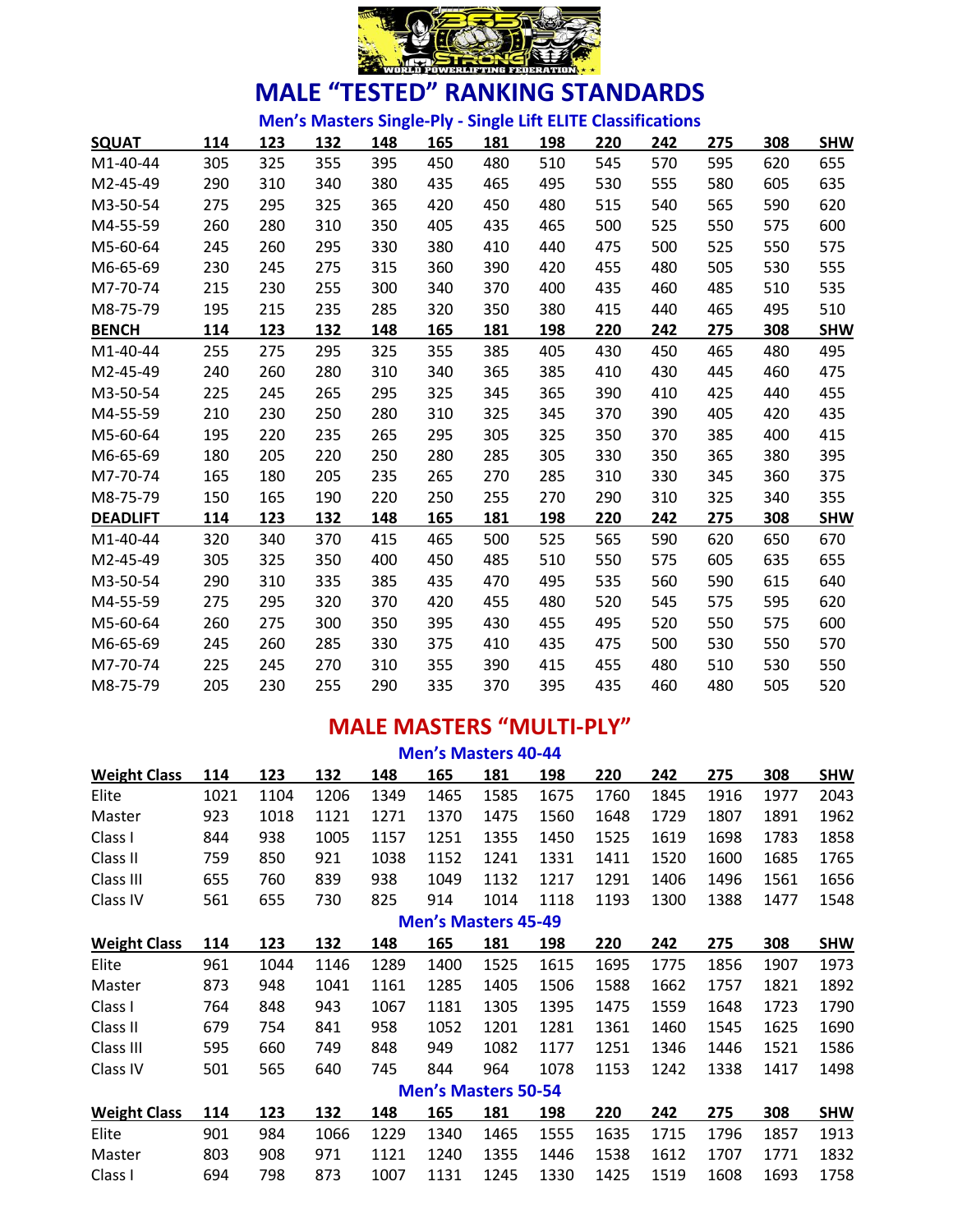

| Class II            | 609 | 704 | 781                                                                | 908  | 1102                       | 1131 | 1231 | 1321 | 1410 | 1500 | 1605 | 1685       |
|---------------------|-----|-----|--------------------------------------------------------------------|------|----------------------------|------|------|------|------|------|------|------------|
| Class III           | 535 | 600 | 689                                                                | 808  | 969                        | 1042 | 1137 | 1231 | 1306 | 1406 | 1481 | 1586       |
| Class IV            | 451 | 515 | 600                                                                | 705  | 854                        | 944  | 1028 | 1123 | 1212 | 1312 | 1397 | 1478       |
|                     |     |     |                                                                    |      | <b>Men's Masters 55-59</b> |      |      |      |      |      |      |            |
| <b>Weight Class</b> | 114 | 123 | 132                                                                | 148  | 165                        | 181  | 198  | 220  | 242  | 275  | 308  | <b>SHW</b> |
| Elite               | 851 | 934 | 1016                                                               | 1179 | 1290                       | 1415 | 1505 | 1585 | 1665 | 1736 | 1807 | 1863       |
| Master              | 754 | 833 | 928                                                                | 1098 | 1192                       | 1295 | 1391 | 1480 | 1560 | 1646 | 1720 | 1790       |
| Class I             | 665 | 744 | 834                                                                | 988  | 1083                       | 1190 | 1297 | 1381 | 1470 | 1556 | 1631 | 1716       |
| Class II            | 580 | 660 | 749                                                                | 884  | 983                        | 1088 | 1183 | 1287 | 1377 | 1467 | 1547 | 1626       |
| Class III           | 495 | 580 | 669                                                                | 779  | 880                        | 979  | 1093 | 1183 | 1283 | 1368 | 1460 | 1548       |
| Class IV            | 426 | 506 | 581                                                                | 670  | 765                        | 869  | 990  | 1079 | 1179 | 1259 | 1364 | 1469       |
|                     |     |     |                                                                    |      | <b>Men's Masters 60-64</b> |      |      |      |      |      |      |            |
| <b>Weight Class</b> | 114 | 123 | 132                                                                | 148  | 165                        | 181  | 198  | 220  | 242  | 275  | 308  | <b>SHW</b> |
| Elite               | 811 | 894 | 976                                                                | 1119 | 1230                       | 1355 | 1445 | 1525 | 1605 | 1686 | 1747 | 1803       |
| Master              | 714 | 793 | 888                                                                | 1010 | 1122                       | 1251 | 1341 | 1420 | 1505 | 1580 | 1660 | 1725       |
| Class I             | 620 | 710 | 804                                                                | 914  | 1019                       | 1143 | 1238 | 1327 | 1417 | 1497 | 1557 | 1640       |
| Class II            | 540 | 626 | 705                                                                | 810  | 914                        | 1029 | 1129 | 1228 | 1314 | 1402 | 1475 | 1567       |
| Class III           | 465 | 551 | 646                                                                | 720  | 820                        | 915  | 1020 | 1104 | 1209 | 1310 | 1385 | 1479       |
| Class IV            | 405 | 472 | 551                                                                | 626  | 716                        | 815  | 905  | 1005 | 1109 | 1202 | 1302 | 1394       |
|                     |     |     |                                                                    |      | <b>Men's Masters 65-69</b> |      |      |      |      |      |      |            |
| <b>Weight Class</b> | 114 | 123 | 132                                                                | 148  | 165                        | 181  | 198  | 220  | 242  | 275  | 308  | <b>SHW</b> |
| Elite               | 765 | 839 | 920                                                                | 1039 | 1145                       | 1270 | 1360 | 1440 | 1520 | 1616 | 1680 | 1742       |
| Master              | 674 | 759 | 844                                                                | 940  | 1048                       | 1158 | 1255 | 1342 | 1425 | 1506 | 1596 | 1656       |
| Class I             | 586 | 666 | 735                                                                | 844  | 944                        | 1044 | 1155 | 1248 | 1323 | 1407 | 1517 | 1577       |
| Class II            | 517 | 587 | 640                                                                | 755  | 839                        | 960  | 1054 | 1143 | 1238 | 1333 | 1436 | 1499       |
| Class III           | 435 | 510 | 551                                                                | 660  | 750                        | 875  | 955  | 1050 | 1140 | 1239 | 1334 | 1419       |
| Class IV            | 360 | 430 | 486                                                                | 551  | 655                        | 760  | 850  | 955  | 1045 | 1145 | 1227 | 1329       |
|                     |     |     |                                                                    |      | <b>Men's Masters 70-74</b> |      |      |      |      |      |      |            |
| <b>Weight Class</b> | 114 | 123 | 132                                                                | 148  | 165                        | 181  | 198  | 220  | 242  | 275  | 308  | <b>SHW</b> |
| Elite               | 685 | 758 | 855                                                                | 975  | 1075                       | 1190 | 1285 | 1380 | 1447 | 1536 | 1600 | 1671       |
| Master              | 595 | 665 | 765                                                                | 885  | 989                        | 1083 | 1183 | 1273 | 1337 | 1432 | 1500 | 1567       |
| Class I             | 515 | 586 | 670                                                                | 785  | 884                        | 984  | 1093 | 1173 | 1253 | 1353 | 1413 | 1483       |
| Class II            | 440 | 510 | 595                                                                | 690  | 785                        | 879  | 1004 | 1089 | 1164 | 1264 | 1331 | 1395       |
| Class III           | 387 | 440 | 521                                                                | 621  | 710                        | 790  | 890  | 985  | 1075 | 1169 | 1252 | 1320       |
| Class IV            | 327 | 382 | 450                                                                | 521  | 617                        | 701  | 816  | 900  | 980  | 1050 | 1153 | 1225       |
|                     |     |     | <b>Men's Masters Multi-Ply - Single Lift ELITE Classifications</b> |      |                            |      |      |      |      |      |      |            |

|                       |     |     |     | <i></i> |     | $\sim$ |     |     |     |     |     |            |
|-----------------------|-----|-----|-----|---------|-----|--------|-----|-----|-----|-----|-----|------------|
| <b>SQUAT</b>          | 114 | 123 | 132 | 148     | 165 | 181    | 198 | 220 | 242 | 275 | 308 | <b>SHW</b> |
| M1-40-44              | 345 | 375 | 415 | 465     | 510 | 550    | 585 | 620 | 655 | 680 | 702 | 725        |
| M2-45-49              | 320 | 350 | 390 | 445     | 480 | 530    | 565 | 595 | 625 | 660 | 677 | 700        |
| M3-50-54              | 300 | 325 | 360 | 420     | 465 | 510    | 545 | 575 | 605 | 640 | 662 | 680        |
| M4-55-59              | 285 | 310 | 345 | 400     | 450 | 490    | 530 | 555 | 585 | 620 | 647 | 665        |
| M5-60-64              | 270 | 300 | 330 | 380     | 425 | 470    | 510 | 535 | 565 | 600 | 622 | 645        |
| M6-65-69              | 256 | 275 | 305 | 350     | 385 | 440    | 475 | 505 | 540 | 575 | 600 | 630        |
| M7-70-74              | 225 | 254 | 285 | 330     | 360 | 415    | 455 | 485 | 517 | 540 | 570 | 591        |
| <b>BENCH</b>          | 114 | 123 | 132 | 148     | 165 | 181    | 198 | 220 | 242 | 275 | 308 | <b>SHW</b> |
| M <sub>1</sub> -40-44 | 300 | 320 | 345 | 380     | 405 | 440    | 465 | 490 | 515 | 540 | 555 | 568        |
| M <sub>2</sub> -45-49 | 290 | 305 | 330 | 360     | 385 | 425    | 445 | 470 | 495 | 520 | 535 | 550        |
| M3-50-54              | 275 | 290 | 310 | 345     | 370 | 410    | 425 | 450 | 475 | 500 | 515 | 530        |
| M4-55-59              | 255 | 275 | 295 | 330     | 350 | 395    | 415 | 440 | 465 | 480 | 500 | 515        |
| M5-60-64              | 240 | 260 | 285 | 315     | 335 | 375    | 395 | 420 | 445 | 465 | 485 | 495        |
| M6-65-69              | 230 | 245 | 271 | 295     | 315 | 355    | 375 | 395 | 415 | 440 | 460 | 485        |
|                       |     |     |     |         |     |        |     |     |     |     |     |            |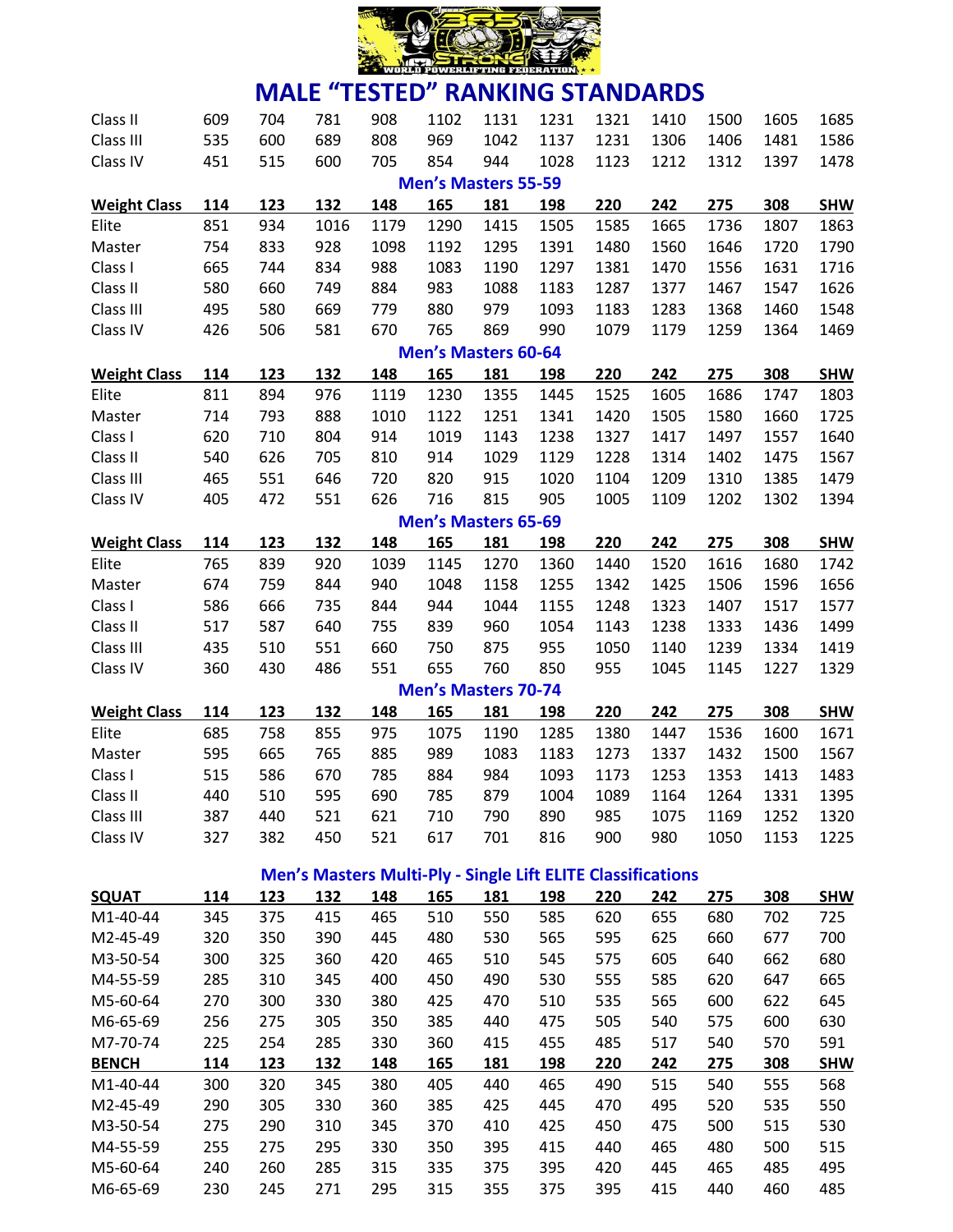

| M7-70-74              | 205 | 220 | 250 | 276 | 300 | 325 | 350 | 375 | 390 | 420 | 440 | 455        |
|-----------------------|-----|-----|-----|-----|-----|-----|-----|-----|-----|-----|-----|------------|
| <b>DEADLIFT</b>       | 114 | 123 | 132 | 148 | 165 | 181 | 198 | 220 | 242 | 275 | 308 | <b>SHW</b> |
| M <sub>1</sub> -40-44 | 376 | 409 | 446 | 504 | 550 | 595 | 625 | 650 | 675 | 696 | 720 | 750        |
| M <sub>2</sub> -45-49 | 351 | 389 | 426 | 484 | 525 | 570 | 605 | 630 | 655 | 676 | 695 | 723        |
| M3-50-54              | 326 | 369 | 396 | 464 | 505 | 545 | 585 | 610 | 635 | 656 | 680 | 703        |
| M4-55-59              | 311 | 349 | 376 | 449 | 490 | 530 | 560 | 590 | 615 | 636 | 660 | 683        |
| M5-60-64              | 301 | 334 | 361 | 424 | 470 | 510 | 540 | 570 | 595 | 621 | 640 | 663        |
| M6-65-69              | 279 | 319 | 344 | 404 | 445 | 485 | 510 | 540 | 565 | 601 | 620 | 649        |
| M7-70-74              | 255 | 284 | 320 | 369 | 415 | 455 | 480 | 520 | 550 | 576 | 590 | 625        |

#### **MALE YOUTH AGES 11-12 STANDARDS**

| 114 lb Class | <b>RAW</b> | R.C.        | 123 lb Class        | <b>RAW</b> | <b>R.C.</b> |
|--------------|------------|-------------|---------------------|------------|-------------|
| Elite        | 625        | 650         |                     | 580        | 605         |
| Master       | 545        | 570         |                     | 620        | 645         |
| Class I      | 465        | 490         |                     | 535        | 560         |
| Class II     | 400        | 425         |                     | 460        | 485         |
| Class III    | 330        | 355         |                     | 385        | 410         |
| Class IV     | 265        | 290         |                     | 330        | 355         |
| 132 lb Class | <b>RAW</b> | R.C.        | 148 lb Class        | <b>RAW</b> | R.C.        |
| Elite        | 740        | 765         |                     | 785        | 810         |
| Master       | 655        | 680         |                     | 715        | 740         |
| Class I      | 585        | 610         |                     | 625        | 650         |
| Class II     | 515        | 540         |                     | 555        | 580         |
| Class III    | 445        | 470         |                     | 495        | 520         |
| Class IV     | 375        | 400         |                     | 435        | 460         |
| 165 lb Class | <b>RAW</b> | <b>R.C.</b> | 181 lb Class        | <b>RAW</b> | <b>R.C.</b> |
| Elite        | 855        | 880         |                     | 925        | 950         |
| Master       | 775        | 800         |                     | 835        | 860         |
| Class I      | 695        | 720         |                     | 750        | 775         |
| Class II     | 625        | 650         |                     | 675        | 700         |
| Class III    | 555        | 580         |                     | 605        | 630         |
| Class IV     | 485        | 510         |                     | 530        | 555         |
| 198 lb Class | <b>RAW</b> | <u>R.C</u>  | 220 lb Class        | <b>RAW</b> | <b>R.C.</b> |
| Elite        | 1015       | 1040        |                     | 1120       | 1145        |
| Master       | 925        | 950         |                     | 1035       | 1060        |
| Class I      | 835        | 860         |                     | 945        | 970         |
| Class II     | 760        | 785         |                     | 860        | 885         |
| Class III    | 680        | 705         |                     | 780        | 805         |
| Class IV     | 610        | 635         |                     | 690        | 715         |
| 242 lb Class | <b>RAW</b> | <u>R.C.</u> | 275 lb Class        | <b>RAW</b> | <u>R.C.</u> |
| Elite        | 1190       | 1215        |                     | 1270       | 1295        |
| Master       | 1090       | 1115        |                     | 1180       | 1205        |
| Class I      | 1010       | 1035        |                     | 1080       | 1105        |
| Class II     | 920        | 945         |                     | 995        | 1020        |
| Class III    | 840        | 865         |                     | 915        | 940         |
| Class IV     | 760        | 785         |                     | 840        | 865         |
| 308 lb Class | <b>RAW</b> | R.C.        | <b>SHW Ib Class</b> | <b>RAW</b> | <u>R.C.</u> |
| Elite        | 1345       | 1370        |                     | 1410       | 1435        |
| Master       | 1240       | 1265        |                     | 1300       | 1325        |
| Class I      | 1140       | 1165        |                     | 1220       | 1245        |
| Class II     | 1055       | 1080        |                     | 1125       | 1150        |
| Class III    | 975        | 1000        |                     | 1040       | 1065        |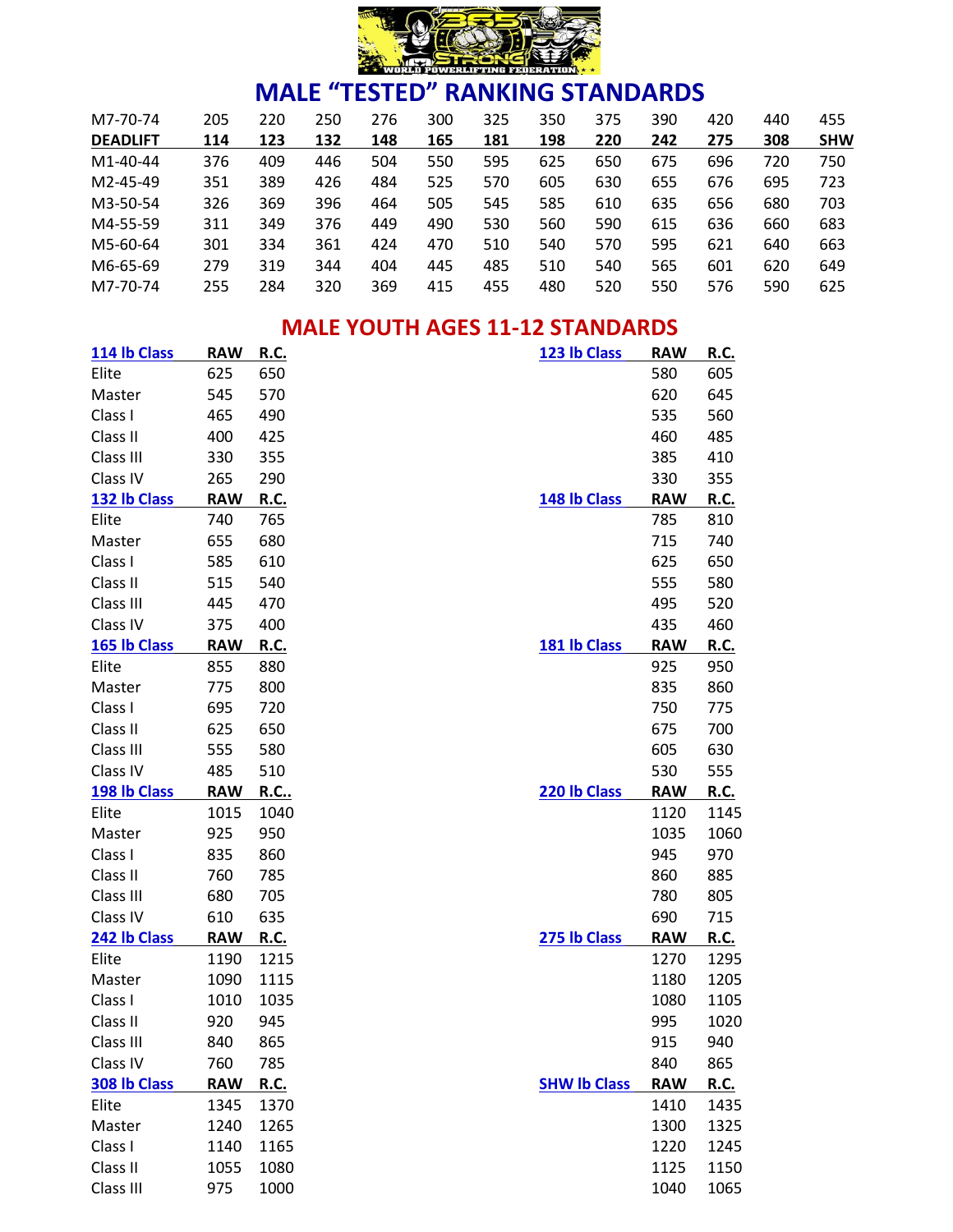

# **MALE "TESTED" RANKING STANDARDS**<br>965<br>965

Class IV 895 920 965 990

#### **MALE TEENAGE AGES 13-15 STANDARDS**

| 114 lb Class | <b>RAW</b> | R.C.        | E-SP | U.G.        | 123 lb Class        | <b>RAW</b> | R.C.        | E-SP | U.G.        |
|--------------|------------|-------------|------|-------------|---------------------|------------|-------------|------|-------------|
| Elite        | 725        | 745         | 825  | 905         |                     | 780        | 800         | 880  | 960         |
| Master       | 645        | 665         | 745  | 825         |                     | 720        | 740         | 820  | 900         |
| Class I      | 565        | 585         | 665  | 745         |                     | 635        | 655         | 735  | 815         |
| Class II     | 500        | 520         | 600  | 680         |                     | 560        | 580         | 660  | 740         |
| Class III    | 430        | 450         | 530  | 610         |                     | 485        | 505         | 585  | 665         |
| Class IV     | 365        | 385         | 465  | 545         |                     | 430        | 450         | 530  | 610         |
| 132 lb Class | <b>RAW</b> | R.C.        | E-SP | U.G.        | 148 lb Class        | <b>RAW</b> | R.C.        | E-SP | <b>U.G.</b> |
| Elite        | 840        | 860         | 940  | 1020        |                     | 885        | 905         | 985  | 1065        |
| Master       | 755        | 775         | 855  | 935         |                     | 815        | 835         | 915  | 995         |
| Class I      | 685        | 705         | 785  | 865         |                     | 725        | 745         | 825  | 905         |
| Class II     | 615        | 635         | 715  | 795         |                     | 655        | 675         | 755  | 835         |
| Class III    | 545        | 565         | 645  | 725         |                     | 595        | 615         | 695  | 775         |
| Class IV     | 475        | 495         | 575  | 655         |                     | 535        | 555         | 635  | 715         |
| 165 lb Class | <b>RAW</b> | R.C.        | E-SP | <b>U.G.</b> | 181 lb Class        | <b>RAW</b> | R.C.        | E-SP | U.G.        |
| Elite        | 955        | 975         | 1055 | 1135        |                     | 1025       | 1045        | 1125 | 1205        |
| Master       | 875        | 895         | 975  | 1055        |                     | 935        | 955         | 1035 | 1115        |
| Class I      | 795        | 815         | 885  | 965         |                     | 850        | 870         | 950  | 1030        |
| Class II     | 725        | 745         | 825  | 905         |                     | 775        | 795         | 875  | 955         |
| Class III    | 655        | 675         | 755  | 835         |                     | 705        | 725         | 805  | 885         |
| Class IV     | 585        | 605         | 685  | 755         |                     | 630        | 650         | 730  | 810         |
|              |            |             |      |             |                     |            |             |      |             |
| 198 lb Class | <b>RAW</b> | R.C.        | E-SP | <b>U.G.</b> | 220 lb Class        | <b>RAW</b> | R.C.        | E-SP | U.G.        |
| Elite        | 1115       | 1135        | 1215 | 1295        |                     | 1220       | 1240        | 1320 | 1400        |
| Master       | 1025       | 1045        | 1125 | 1205        |                     | 1135       | 1155        | 1235 | 1315        |
| Class I      | 935        | 955         | 1035 | 1115        |                     | 1045       | 1065        | 1145 | 1225        |
| Class II     | 860        | 880         | 960  | 1040        |                     | 960        | 980         | 1060 | 1140        |
| Class III    | 780        | 800         | 880  | 960         |                     | 880        | 900         | 980  | 1060        |
| Class IV     | 710        | 730         | 810  | 890         |                     | 790        | 810         | 890  | 970         |
| 242 lb Class | <b>RAW</b> | <u>R.C.</u> | E-SP | <u>U.G.</u> | 275 lb Class        | <b>RAW</b> | <b>R.C.</b> | E-SP | <u>U.G.</u> |
| Elite        | 1290       | 1310        | 1390 | 1470        |                     | 1370       | 1390        | 1470 | 1550        |
| Master       | 1190       | 1210        | 1290 | 1370        |                     | 1280       | 1300        | 1380 | 1460        |
| Class I      | 1110       | 1130        | 1210 | 1290        |                     | 1180       | 1200        | 1280 | 1360        |
| Class II     | 1020       | 1040        | 1120 | 1200        |                     | 1095       | 1115        | 1195 | 1275        |
| Class III    | 940        | 960         | 1040 | 1120        |                     | 1015       | 1035        | 1115 | 1195        |
| Class IV     | 860        | 880         | 960  | 1040        |                     | 940        | 960         | 1040 | 1120        |
| 308 lb Class | <b>RAW</b> | R.C.        | E-SP | U.G.        | <b>SHW Ib Class</b> | <b>RAW</b> | R.C.        | E-SP | U.G.        |
| Elite        | 1445       | 1465        | 1545 | 1625        |                     | 1510       | 1530        | 1610 | 1690        |
| Master       | 1340       | 1360        | 1440 | 1520        |                     | 1400       | 1420        | 1500 | 1580        |
| Class I      | 1240       | 1260        | 1340 | 1420        |                     | 1320       | 1340        | 1420 | 1500        |
| Class II     | 1155       | 1175        | 1255 | 1335        |                     | 1225       | 1245        | 1325 | 1405        |
| Class III    | 1075       | 1095        | 1175 | 1255        |                     | 1140       | 1160        | 1240 | 1320        |

#### **MALE TEENAGE AGES 16-17 STANDARDS**

| 114 lb Class | RAW R.C. |       | E-SP U.G. |     | 123 lb Class | RAW R.C. |     | E-SP | U.G. |
|--------------|----------|-------|-----------|-----|--------------|----------|-----|------|------|
| Elite        | 775      | 795   | 875       | 945 |              | 825      | 845 | 915  | 985  |
| Master       | 690      | - 700 | 775       | 855 |              | 750.     | 770 | 840  | 910  |
| Class I      | 610      | 630   | 700       | 780 |              | 690.     | 710 | 780  | 850  |
| Class II     | 530      | 550   | 620       | 690 |              | 615      | 635 | 705. | 775  |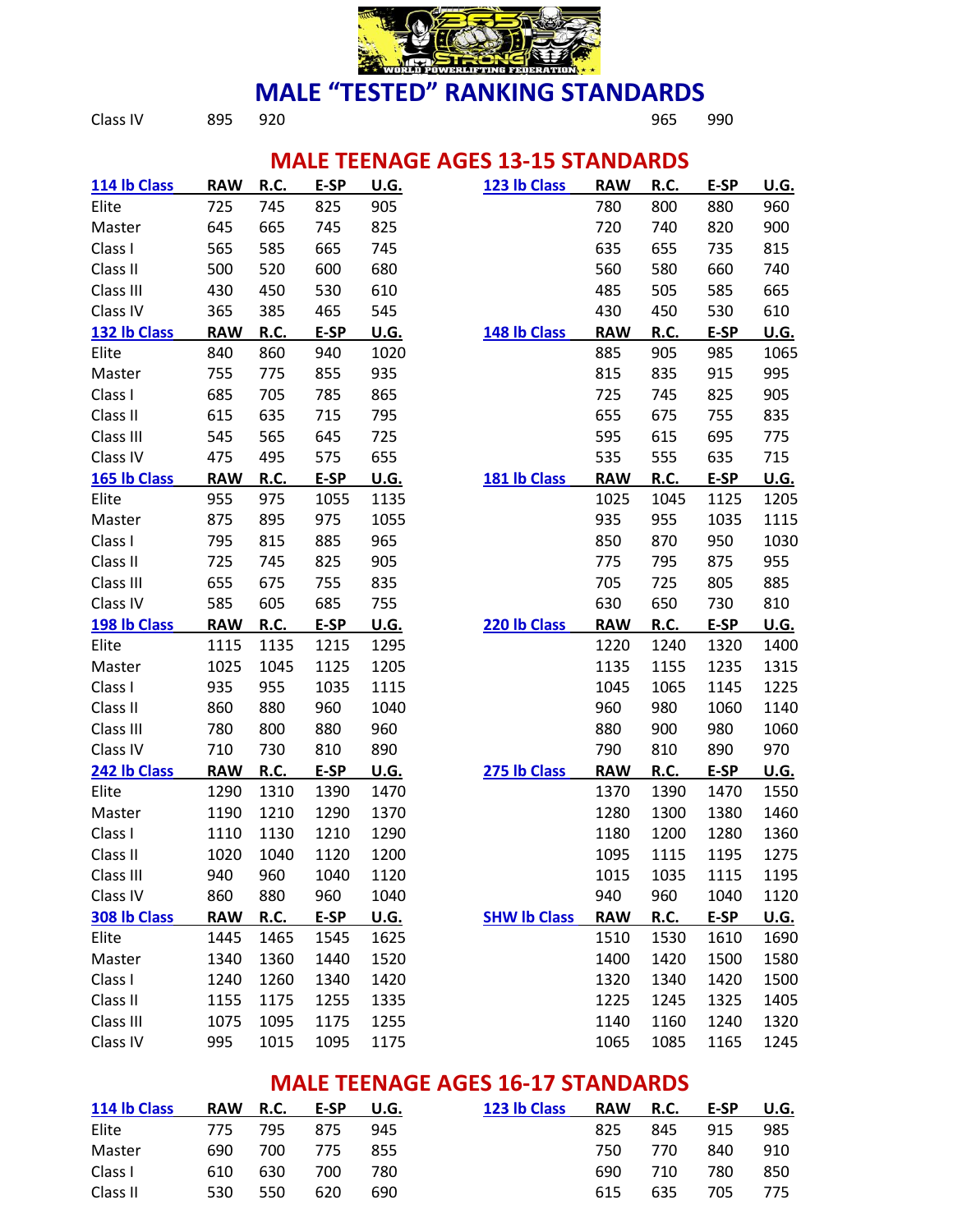

| Class III    | 450        | 470  | 540  | 610         |                     | 535        | 555         | 625  | 695         |
|--------------|------------|------|------|-------------|---------------------|------------|-------------|------|-------------|
| Class IV     | 400        | 420  | 480  | 540         |                     | 460        | 480         | 550  | 620         |
| 132 lb Class | <b>RAW</b> | R.C. | E-SP | <b>U.G.</b> | 148 lb Class        | <b>RAW</b> | R.C.        | E-SP | U.G.        |
| Elite        | 875        | 895  | 965  | 1030        |                     | 935        | 955         | 1025 | 1095        |
| Master       | 815        | 835  | 905  | 975         |                     | 860        | 880         | 950  | 1020        |
| Class I      | 730        | 750  | 820  | 890         |                     | 790        | 810         | 880  | 950         |
| Class II     | 650        | 670  | 740  | 810         |                     | 735        | 755         | 825  | 895         |
| Class III    | 585        | 605  | 675  | 745         |                     | 660        | 680         | 750  | 820         |
| Class IV     | 525        | 545  | 615  | 685         |                     | 580        | 600         | 670  | 740         |
| 165 lb Class | <b>RAW</b> | R.C. | E-SP | <b>U.G.</b> | 181 lb Class        | <b>RAW</b> | <b>R.C.</b> | E-SP | <b>U.G.</b> |
| Elite        | 1015       | 1035 | 1105 | 1205        |                     | 1115       | 1135        | 1215 | 1305        |
| Master       | 920        | 940  | 1010 | 1100        |                     | 1030       | 1050        | 1130 | 1220        |
| Class I      | 850        | 870  | 940  | 1020        |                     | 960        | 980         | 1050 | 1130        |
| Class II     | 785        | 805  | 875  | 955         |                     | 865        | 885         | 965  | 1045        |
| Class III    | 715        | 735  | 805  | 885         |                     | 775        | 795         | 875  | 955         |
| Class IV     | 635        | 655  | 725  | 795         |                     | 685        | 705         | 785  | 865         |
|              |            |      |      |             |                     |            |             |      |             |
| 198 lb Class | <b>RAW</b> | R.C. | E-SP | <b>U.G.</b> | 220 lb Class        | <b>RAW</b> | <b>R.C.</b> | E-SP | <b>U.G.</b> |
| Elite        | 1230       | 1250 | 1330 | 1410        |                     | 1325       | 1345        | 1425 | 1505        |
| Master       | 1110       | 1130 | 1210 | 1300        |                     | 1215       | 1235        | 1315 | 1400        |
| Class I      | 1015       | 1035 | 1115 | 1200        |                     | 1120       | 1140        | 1220 | 1300        |
| Class II     | 915        | 935  | 1015 | 1100        |                     | 1020       | 1040        | 1120 | 1200        |
| Class III    | 825        | 845  | 925  | 1005        |                     | 915        | 935         | 1015 | 1100        |
| Class IV     | 735        | 755  | 835  | 915         |                     | 815        | 835         | 915  | 1000        |
| 242 lb Class | <b>RAW</b> | R.C. | E-SP | <u>U.G.</u> | 275 lb Class        | <b>RAW</b> | R.C.        | E-SP | <u>U.G.</u> |
| Elite        | 1395       | 1415 | 1500 | 1585        |                     | 1460       | 1480        | 1565 | 1645        |
| Master       | 1285       | 1305 | 1385 | 1475        |                     | 1375       | 1395        | 1475 | 1555        |
| Class I      | 1165       | 1185 | 1270 | 1360        |                     | 1275       | 1295        | 1375 | 1455        |
| Class II     | 1065       | 1085 | 1165 | 1250        |                     | 1160       | 1180        | 1260 | 1345        |
| Class III    | 975        | 995  | 1075 | 1160        |                     | 1045       | 1065        | 1145 | 1230        |
| Class IV     | 890        | 910  | 990  | 1070        |                     | 950        | 970         | 1050 | 1130        |
| 308 lb Class | <b>RAW</b> | R.C. | E-SP | <b>U.G.</b> | <b>SHW Ib Class</b> | <b>RAW</b> | R.C.        | E-SP | <u>U.G.</u> |
| Elite        | 1525       | 1545 | 1625 | 1705        |                     | 1605       | 1625        | 1710 | 1800        |
| Master       | 1415       | 1435 | 1545 | 1635        |                     | 1505       | 1525        | 1610 | 1700        |
| Class I      | 1305       | 1325 | 1435 | 1525        |                     | 1400       | 1420        | 1500 | 1590        |
| Class II     | 1210       | 1230 | 1340 | 1430        |                     | 1305       | 1325        | 1405 | 1495        |
| Class III    | 1090       | 1110 | 1220 | 1320        |                     | 1200       | 1220        | 1310 | 1390        |
| Class IV     | 995        | 1015 | 1115 | 1225        |                     | 1100       | 1120        | 1210 | 1300        |

|                     | 535        | 555  | 625  | 695         |
|---------------------|------------|------|------|-------------|
|                     | 460        | 480  | 550  | 620         |
| 148 lb Class        | <b>RAW</b> | R.C. | E-SP | U.G.        |
|                     | 935        | 955  | 1025 | 1095        |
|                     | 860        | 880  | 950  | 1020        |
|                     | 790        | 810  | 880  | 950         |
|                     | 735        | 755  | 825  | 895         |
|                     | 660        | 680  | 750  | 820         |
|                     | 580        | 600  | 670  | 740         |
| 181 lb Class        | <b>RAW</b> | R.C. | E-SP | U.G.        |
|                     | 1115       | 1135 | 1215 | 1305        |
|                     | 1030       | 1050 | 1130 | 1220        |
|                     | 960        | 980  | 1050 | 1130        |
|                     | 865        | 885  | 965  | 1045        |
|                     | 775        | 795  | 875  | 955         |
|                     | 685        | 705  | 785  | 865         |
|                     |            |      |      |             |
| 220 lb Class        | <b>RAW</b> | R.C. | E-SP | U.G.        |
|                     | 1325       | 1345 | 1425 | 1505        |
|                     | 1215       | 1235 | 1315 | 1400        |
|                     | 1120       | 1140 | 1220 | 1300        |
|                     | 1020       | 1040 | 1120 | 1200        |
|                     | 915        | 935  | 1015 | 1100        |
|                     | 815        | 835  | 915  | 1000        |
| 275 lb Class        | <b>RAW</b> | R.C. | E-SP | U.G.        |
|                     | 1460       | 1480 | 1565 | 1645        |
|                     | 1375       | 1395 | 1475 | 1555        |
|                     | 1275       | 1295 | 1375 | 1455        |
|                     | 1160       | 1180 | 1260 | 1345        |
|                     | 1045       | 1065 | 1145 | 1230        |
|                     | 950        | 970  | 1050 | 1130        |
| <b>SHW Ib Class</b> | <b>RAW</b> | R.C. | E-SP | <u>U.G.</u> |
|                     | 1605       | 1625 | 1710 | 1800        |
|                     | 1505       | 1525 | 1610 | 1700        |
|                     | 1400       | 1420 | 1500 | 1590        |
|                     | 1305       | 1325 | 1405 | 1495        |
|                     | 1200       | 1220 | 1310 | 1390        |
|                     | 1100       | 1120 | 1210 | 1300        |

#### **MALE TEENAGE AGES 18-19 STANDARDS**

| 114 lb Class | <b>RAW</b> | <b>R.C.</b> | <b>SP</b> | <b>MP</b> | 123 lb Class | <b>RAW</b> | R.C.        | E-SP | U.G. |
|--------------|------------|-------------|-----------|-----------|--------------|------------|-------------|------|------|
| Elite        | 825        | 845         | 925       | 1015      |              | 895        | 915         | 995  | 1085 |
| Master       | 745        | 765         | 845       | 925       |              | 790        | 810         | 890  | 980  |
| Class I      | 645        | 665         | 745       | 825       |              | 695        | 715         | 785  | 865  |
| Class II     | 565        | 585         | 665       | 745       |              | 635        | 655         | 725  | 805  |
| Class III    | 490        | 510         | 590       | 670       |              | 580        | 600         | 670  | 750  |
| Class IV     | 425        | 445         | 525       | 605       |              | 520        | 540         | 610  | 690  |
| 132 lb Class | <b>RAW</b> | <b>R.C.</b> | E-SP      | U.G.      | 148 lb Class | <b>RAW</b> | <b>R.C.</b> | E-SP | U.G. |
| Elite        | 920        | 940         | 1010      | 1100      |              | 980        | 1000        | 1070 | 1160 |
| Master       | 840        | 860         | 940       | 1040      |              | 900        | 920         | 1010 | 1100 |
| Class I      | 770        | 790         | 870       | 970       |              | 830        | 850         | 930  | 1030 |
| Class II     | 705        | 725         | 805       | 905       |              | 770        | 790         | 860  | 960  |